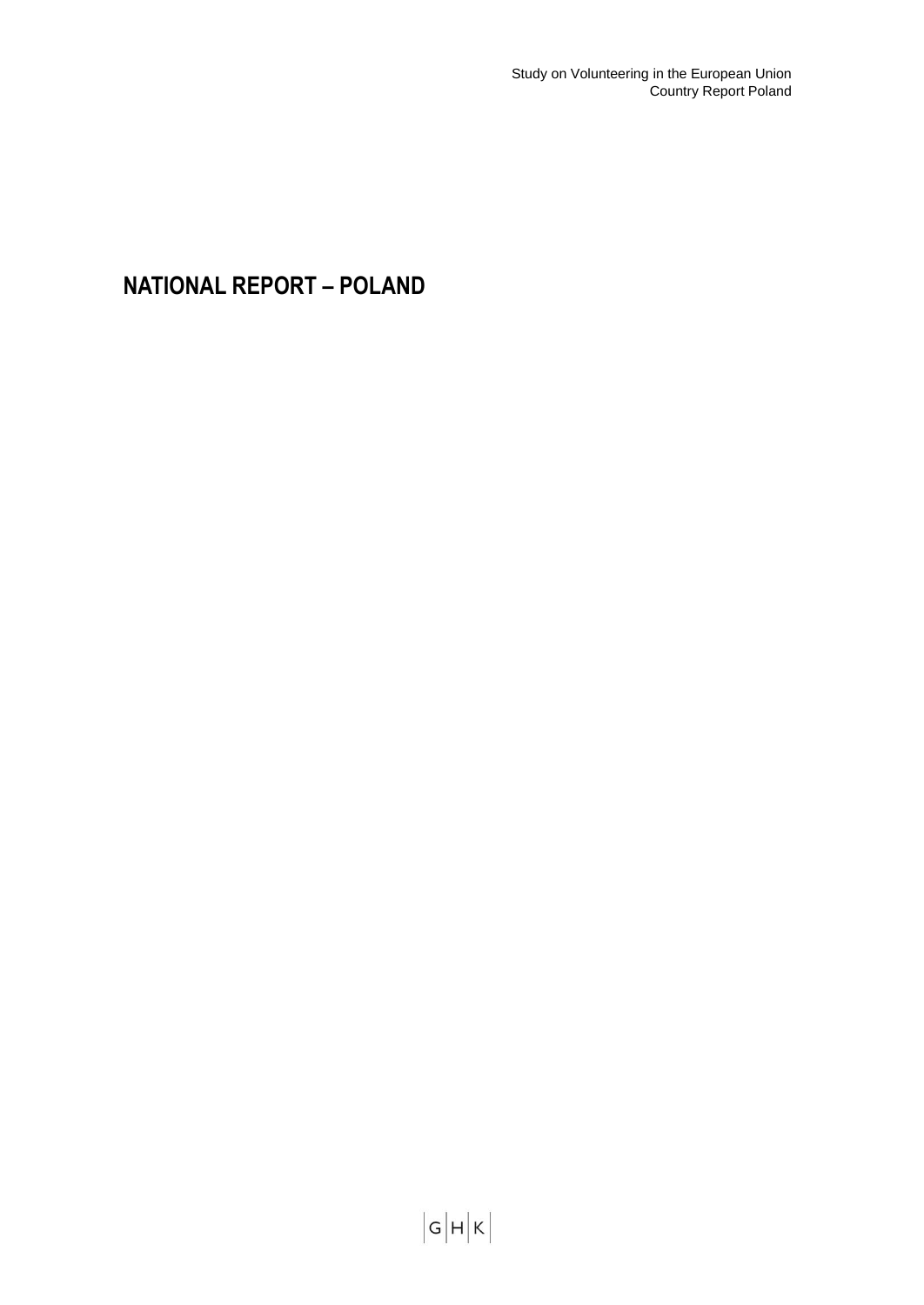# **CONTENTS**

| 1            |                                                                                                |  |
|--------------|------------------------------------------------------------------------------------------------|--|
| 1.1          |                                                                                                |  |
| 1.2          |                                                                                                |  |
| 1.3          |                                                                                                |  |
| 1.4          |                                                                                                |  |
| 1.5          |                                                                                                |  |
| $\mathbf{2}$ |                                                                                                |  |
| 2.1          |                                                                                                |  |
| 2.2          |                                                                                                |  |
| 2.3          |                                                                                                |  |
| 3            |                                                                                                |  |
| 3.1          |                                                                                                |  |
| 3.2          |                                                                                                |  |
| 3.3          |                                                                                                |  |
| 3.4          |                                                                                                |  |
| 3.5          |                                                                                                |  |
| 4            |                                                                                                |  |
| 4.1          |                                                                                                |  |
| 4.2          |                                                                                                |  |
| 5.           |                                                                                                |  |
| 5.1          |                                                                                                |  |
| 5.2          |                                                                                                |  |
| 6            |                                                                                                |  |
| 6.1          | Recognition of volunteers' skills and competences within the national educational and training |  |
|              |                                                                                                |  |
| 6.2          |                                                                                                |  |
| 7            |                                                                                                |  |
| 8            |                                                                                                |  |
| 8.1          |                                                                                                |  |
| 8.2          |                                                                                                |  |
|              |                                                                                                |  |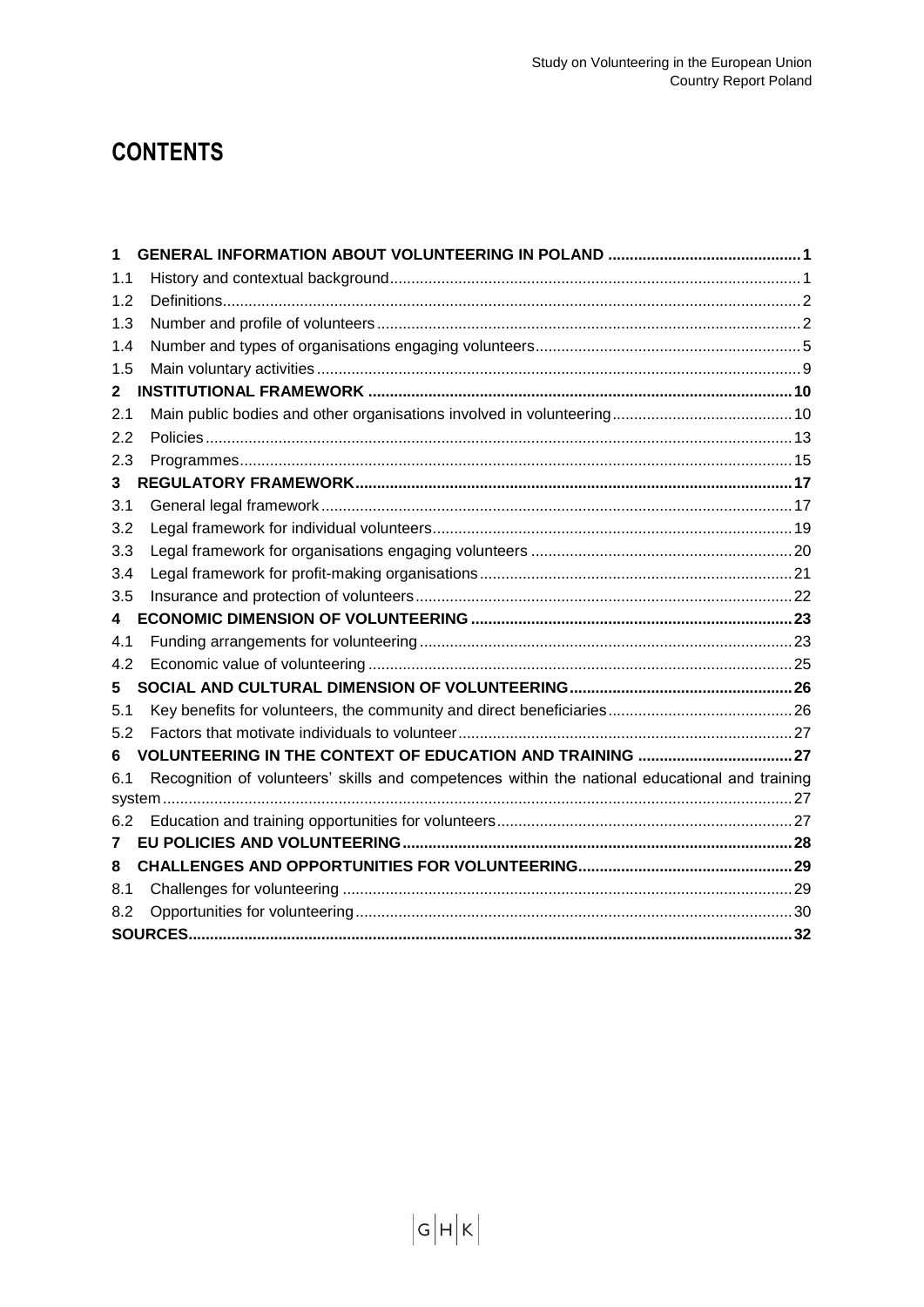## <span id="page-2-0"></span>**1 GENERAL INFORMATION ABOUT VOLUNTEERING IN POLAND**

## <span id="page-2-1"></span>**1.1 History and contextual background**

-

The origins of the third sector organisations in Poland can be traced from the ideology of Christian mercy and Catholic Church"s activity, which date back to the medieval age. Alongside the Roman Catholic Church, the secular welfare traditions taking form of voluntary interventions of the aristocracy and municipalities to help poor people had also a significant impact on voluntary activity $1$ .

From 1795 to 1918, when Poland disappeared from maps as a sovereign state, efforts to alleviate poverty, bolster the national spirit, and preserve Polish culture became important social, cultural and political forces. Despite various restrictions, charitable and philanthropic organisations continued to carry out their role during this period.

From 1918, when Poland regained its independence, voluntary organisations played an important role in shaping national identity and reintegrating Polish society. Apart from levelling the complex legacies of partition, foundations and associations were also vital to Poland"s recovery from the 1st World War in terms of material losses. At that time, the legal basis for establishing associations was laid down in the Polish Constitution of 1921 and the Law on Associations of 1932. Approximately ten thousand associations and three thousand foundations were registered by the governmental administration (Ministry of Interior Affairs) in pre-war Poland<sup>2</sup>.

However, after the 2<sup>nd</sup> World War, the activities of voluntary organisations were subject to strict political and administrative controls of the communist regime. Many of those that existed before the war were simply dissolved and their property confiscated and nationalized. Also the Catholic Church was subject to repression, and in 1950 was disposed of its charitable function. The only organisations allowed by the authorities were the Polish Red Cross, the Polish Scouts" Association, and the Society of the Friends of Children. Still, they were required to support the same political and welfare objectives as did the communist state.

With the end of the communist rule, Poland has experienced a renaissance of civic voluntary initiatives. In the years between 1992 and 1997, the number of foundations nearly doubled and the number of associations quadrupled. Considering that 90% of the organisations were established after 1989, one can say that the Polish third sector is rather young. At the same time, however, the social legacies of previous regime appeared to be difficult to root out within such short period of time. The general reluctance to become involved in mass membership and for collective action are still perceived as the main obstacles for the development of volunteering in Poland that result from the idea of compulsory collectivism promoted during communism. As Siciński puts it, *"Compulsory work on a voluntary basis in the communist period produced the term 'social activist' which is sometimes considered in a negative way, rather than a positive one"*. Voluntary workers" attitudes are not always understood<sup>3</sup>. According to some opinions, nowadays volunteering

<sup>1</sup> Siciński A. (2001) Volunteers at the Heart of Culture: Culture, Civil Society and Volunteerism in Europe. Conference Reader. Newcastle upon Tyne, United Kingdom. Available from Internet: http://www.circlenetwork.org/activity/newcastle2001/poland.htm

<sup>&</sup>lt;sup>2</sup> Leś, E., Nałęcz, S., Wygnański, J. (2001) Defining the Nonprofit Sector: Poland. Working Papers of the Johns Hopkins Comparative Nonprofit Sector Project, no. 36. Baltimore: The Johns Hopkins Centre for Civil Society Studies.

<sup>&</sup>lt;sup>3</sup> Siciński A. (2001) Volunteers at the Heart of Culture: Culture, Civil Society and Volunteerism in Europe. Conference Reader. Newcastle upon Tyne, United Kingdom. Available from Internet: http://www.circlenetwork.org/activity/newcastle2001/poland.htm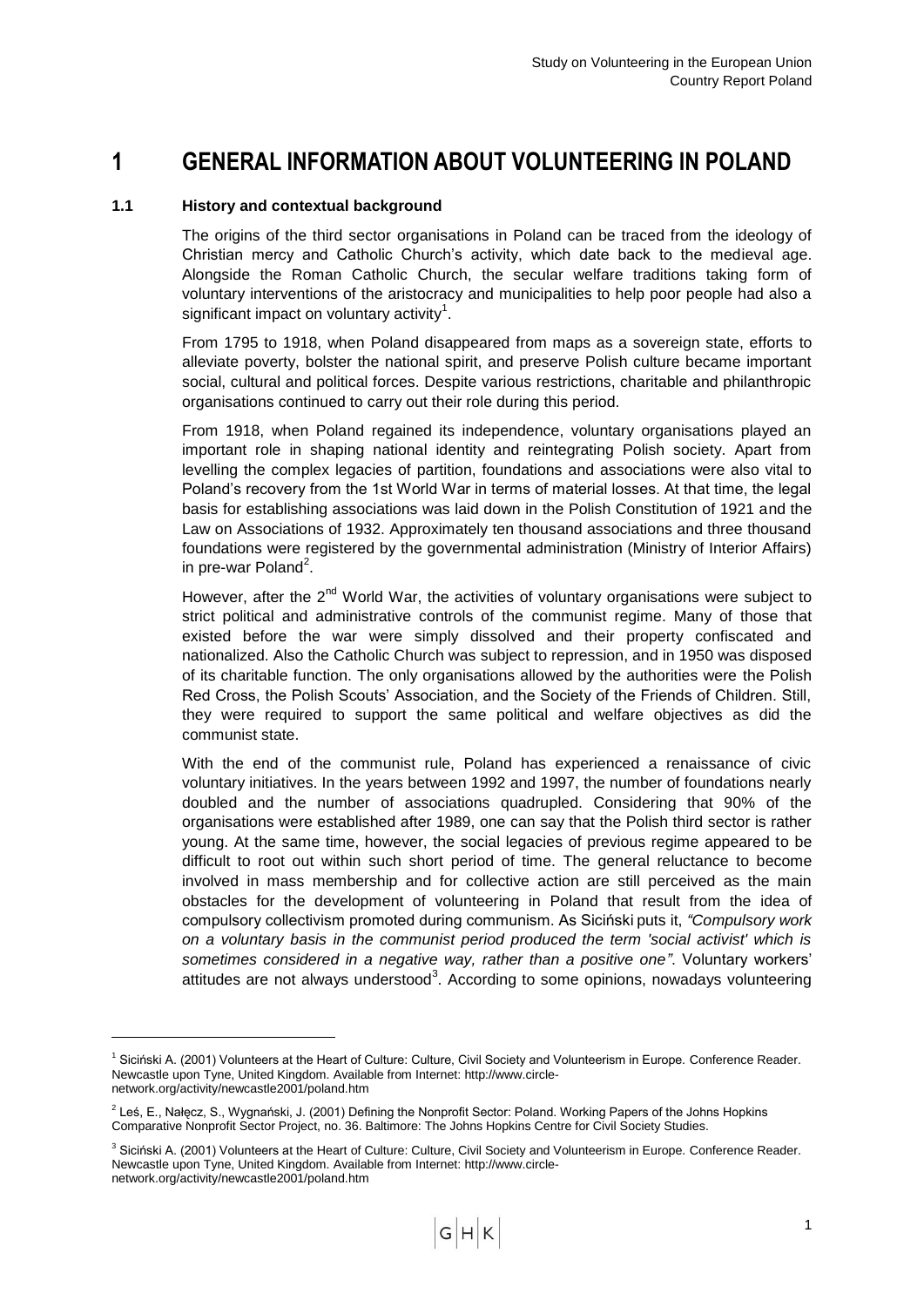in Poland is an incidental phenomenon, which means that in contrast to an enduring engagement it is triggered on special occasions.

In addition, it appears that the attitude of Poles towards NGOs remains rather restricted. As shown by the research, only 54% of respondents agree that voluntary workers can offer something that is cannot provided by paid personnel (in 2003-2005 the share was 80%). Yet, the same research reveals that voluntary organisations are becoming perceived as watchdogs for government activities and as having impact on solving social problems<sup>4</sup>.

## <span id="page-3-0"></span>**1.2 Definitions**

Volunteering is one of the main components of the Polish Third Sector and is regulated by the Law on Public Benefit Activity and Volunteerism of 23 April 2003. According to the Act, a volunteer is *"a person who voluntarily, and with no remuneration provides services based on regulations specified in the law"* (Art. 2.3). The law further states that the person undertaking the voluntary activity has to be duly qualified and meet the requirements of the benefit that he or she is providing, if other legal provisions would include the need for such qualifications and requirements. Persons who decide to form or join the association as its members are not volunteers as they provide services for the association's benefit<sup>5</sup>.

Other definitions are also used in Poland. The Volunteer Centres network defines a volunteer as 'a natural person who voluntarily and without compensation provides benefits for organisations, institutions, and individuals beyond family and friendship ties'. The Klon/Jawor Association, defines volunteering as 'devoting one"s time to unpaid social activity done out of free will for non-governmental organisations, religious and social movements'. The concept of "volunteer" remains problematic and is often not understood by the general public*<sup>6</sup> .*

The term "voluntary organisation" does not exist in Poland. Relevant organisations are referred to as non-governmental organisations (NGOs), the non-profit sector /organisations and social organisations. While the first two terms have been recently "imported" from abroad, the latter term was used in Poland prior to 1989. Its use has dramatically declined due to its negative connotation with the communist era, but recently the term has started losing its pejorative meaning and it refers predominantly to public benefit<sup>7</sup>.

### <span id="page-3-1"></span>**1.3 Number and profile of volunteers**

## *Total number of volunteers*

According to data from 2007, around 4 million (13.2% of the adult population) Polish adults carried out voluntary activities for an organisation or group<sup>8</sup>.

### *Trend*

-

Volunteering flourished in Poland from 2001 until 2007. In 2004, around 5.4 million Poles, i.e. 18.3% of the population, were engaged in a voluntary activity compared to 10% in 2001, accounting for an increase of 8.3 percentage points. According to the Klon/Jawor

<sup>4</sup> Baczko, A., Ogrocka, A. (2008) Volunteering, Philanthropy and 1% - [research report 2007. Warsaw: Stowarzyszenie](http://209.85.229.132/translate_c?hl=en&sl=pl&u=http://www.portal.ngo.pl/files/civicpedia.pl/public/raporty/3w-wolont_filant_internet.pdf&prev=/search%3Fq%3Dhttp://civicpedia.ngo.pl/x/322225%253Bjsessionid%253DF77C7100AA40A95249E018C2A0CFF732%26hl%3Den%26sa%3DG&usg=ALkJrhgECt5NnBh43lLiCzV3KingG9iPxg)  [Klon/Jawor.](http://209.85.229.132/translate_c?hl=en&sl=pl&u=http://www.portal.ngo.pl/files/civicpedia.pl/public/raporty/3w-wolont_filant_internet.pdf&prev=/search%3Fq%3Dhttp://civicpedia.ngo.pl/x/322225%253Bjsessionid%253DF77C7100AA40A95249E018C2A0CFF732%26hl%3Den%26sa%3DG&usg=ALkJrhgECt5NnBh43lLiCzV3KingG9iPxg) Available from Internet: http://www.portal.ngo.pl/files/civicpedia.pl/public/raporty/3w-wolont\_filant\_internet.pdf

<sup>5</sup> Department of Public Benefit. Available from Internet: http://www.pozytek.gov.pl/FAQ,632.html

<sup>&</sup>lt;sup>6</sup> The Polish term *wolontariusz* (volunteer) has been used historically to describe either a person who is participating in an unpaid apprenticeship or someone who offers to join the army.

<sup>&</sup>lt;sup>7</sup> Leś, E., Nałęcz, S., Wygnański, J. (2001) Defining the Nonprofit Sector: Poland. Working Papers of the Johns Hopkins Comparative Nonprofit Sector Project, no. 36. Baltimore: The Johns Hopkins Centre for Civil Society Studies.

<sup>&</sup>lt;sup>8</sup> The data presented in this part of the report draws on the research carried out by Klon/Jawor Association, which for the sixth time used the same methods and questions to provide comparative data and to enable comparative analysis. It is based on the Omnibus-type research conducted by Millward Brown SMG/KRC. The research covered a representative sample of people  $(N=1001)$  in December 2007 and in January 2008. The statistical error of the assessments of the proportions amounts to  $+/-$ 1.32% for a result 50% (Klon/Jawor Association 2008).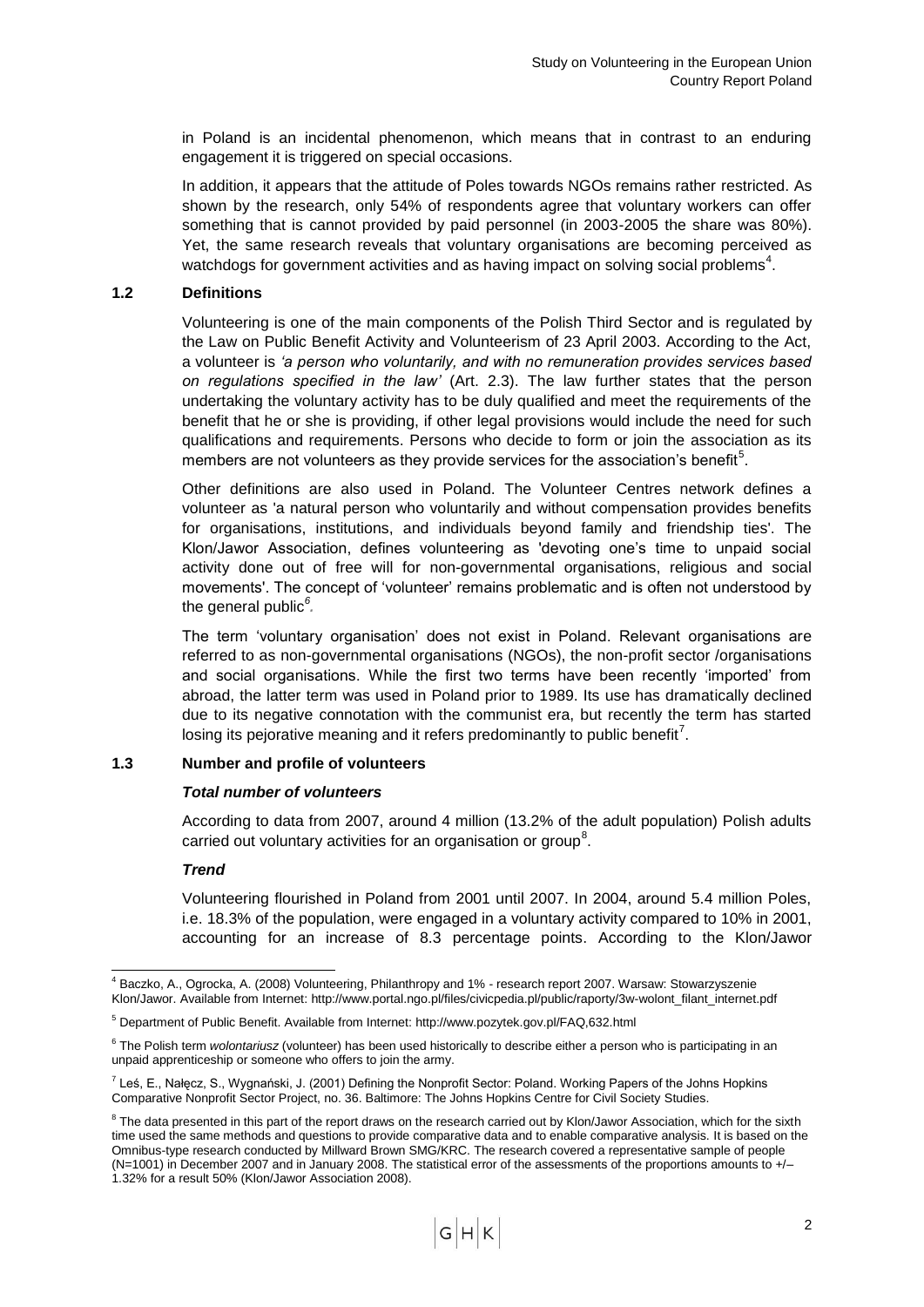Association, the main reason for the increase in voluntary engagement was the positive change that was taking place in the way people perceived voluntary activities. People are more aware of volunteering and no longer consider it as compulsory work of a collective nature $9$ . Moreover, 41% of the young people under the age of 25 (who constitute the age group most engaged in volunteering) were not working. Therefore, it is possible that volunteering may be considered by some young people as a way to gain professional experience in the social or non-profit sector.

A drastic decrease in the number of volunteers noticed at the end of 2008 triggered a debate on the "serious crisis" or "drastic swing" of social activity in Poland. Only 11.3% (about 4 million) of the adult population declared to have devoted their free time to volunteer for others - more than 10 percentage points less than in 2006. One key explanation for this trend is the improving labour market and intensive migration processes. This may have been of particular relevance for young people (as they frequently engage in voluntary work), which could now enter the labour market directly<sup>10</sup>.





Source: Civicpedia, 2009.

### *Gender*

Men and women show equal levels of involvement in volunteering, with 13.3% of the surveyed men reporting to volunteer in 2007, against a female participation rate of 13.0%.

### *Age groups*

Research confirms that the age group most committed to volunteering are young people below 25 years. It is worth noting that the share of young volunteers tripled between 2001 and 2005, which may suggest that volunteering is perceived as vocational experience gained while studying to enhance the employability of young graduates<sup>11</sup>. However, this differentiation between age groups is slowly changing with more people between 36 and 45 showing high levels of voluntary activity. People aged between 26 and 35 represent the lowest share. This may relate to the lack of a stable personal and professional situation after people have finished university, which makes it difficult to engage in activities which

<sup>&</sup>lt;sup>9</sup> Ibid.

 $10$  Civicpedia (2009) 2008 - Volunteer crisis is still going. Available from Internet: http://civicpedia.ngo.pl/x/322225;jsessionid=F77C7100AA40A95249E018C2A0CFF732

<sup>&</sup>lt;sup>11</sup> Samolyk, E. (2005) Voluntary action in Poland. Facts and figures. Brussels: European Volunteer Centre.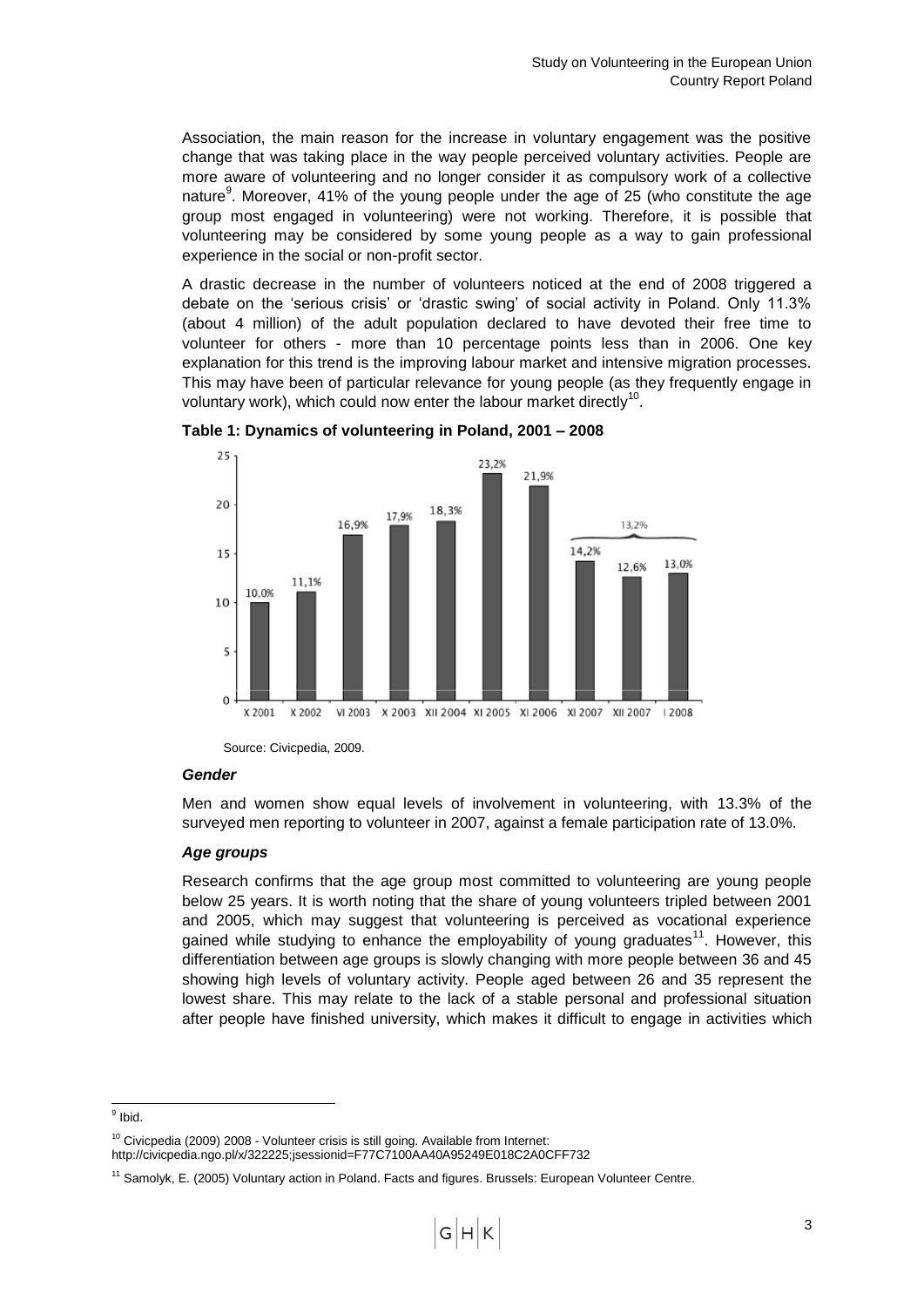are outside the professional domain. The mass economic migration of young people to other countries can also be an influencing factor  $12$ .

## *Geographical spread of volunteering*

In geographical terms, the majority of volunteers come from Eastern and South-Eastern Poland. Whereas in the Eastern part of the country the level of volunteering was usually below the average in previous years, in the South-Eastern part volunteering activity was previously higher. Inhabitants of Southern and South-Western Poland show the lowest engagement in volunteering $^{13}$ .

Some estimates also point to large cities and academic agglomerations as determinants of volunteering in the country. This is due to concentration of NGOs, public institutions and corporations in urban areas, which constitute the main infrastructure for volunteering.

### *Education levels*

Most volunteers are among those with secondary (15.2%) and higher education (19.1%). There has been a significant decrease in the number of individuals with a VET qualification. The number of volunteers with a VET background declined from 18.9% in 2006 to 8.5% in 2007.

## *Volunteer involvement by sectors*

According to the Polish law, volunteering can take place in a wide range of public benefit areas, ranging from social care to the protection of consumer rights. The most popular organisations where individuals choose to volunteer are those that provide assistance to the poor, religious organisations and movements, organisations and groups working in the area of education and upbringing, the Voluntary Fire Brigade, GOPR (Mountain Voluntary Emergency), and WOPR (Water Voluntary Emergency)<sup>14</sup>.

The statistics show that there has been a decrease in the number of volunteers who have chosen to volunteer for more than one volunteering-involving organisation. For example, in 2007, 40% of volunteers (representing 2% of the Polish population) declared that in the last year they volunteered for more than one organisation. Interestingly, in 2008, the statistics show that only 20% of volunteers (representing 6% of the population) volunteered for more than one organisation.

### *Profile of volunteers by employment status*

There is very limited information on the profile of volunteers by employment status. However, there are some indications that students and pupils appear to volunteer most. From the total number of students and pupils surveyed, 17.3% reported to volunteer in 2007, whereas only 10% of the unemployed volunteer<sup>15</sup>. However, Klon/Jawor points out that the differences between these groups are diminishing.

### *Time dedicated to volunteering*

When looking at the time spent by Polish people on volunteering, it appears that the recent drastic decline in the number of volunteers in Poland has been partly compensated by an increasing number of hours spent on volunteering (in 2006, 9.3% of volunteers worked more than 50 hours a year while in 2007 close to 20% provided such time inputs).

-

<sup>14</sup> Civicpedia (2009) 2008 - Volunteer crisis is still going. Available from Internet: http://civicpedia.ngo.pl/x/322225;jsessionid=F77C7100AA40A95249E018C2A0CFF732

 $12$  Baczko, A., Ogrocka, A. (2008) Volunteering, Philanthropy and 1% - research report 2007. Warsaw: Stowarzyszenie [Klon/Jawor.](http://209.85.229.132/translate_c?hl=en&sl=pl&u=http://www.portal.ngo.pl/files/civicpedia.pl/public/raporty/3w-wolont_filant_internet.pdf&prev=/search%3Fq%3Dhttp://civicpedia.ngo.pl/x/322225%253Bjsessionid%253DF77C7100AA40A95249E018C2A0CFF732%26hl%3Den%26sa%3DG&usg=ALkJrhgECt5NnBh43lLiCzV3KingG9iPxg) Available from Internet: http://www.portal.ngo.pl/files/civicpedia.pl/public/raporty/3w-wolont\_filant\_internet.pdf

 $13$  Ibid.

<sup>&</sup>lt;sup>15</sup> Samolyk, E. (2005) Voluntary action in Poland. Facts and figures. European Volunteer Centre, Brussels.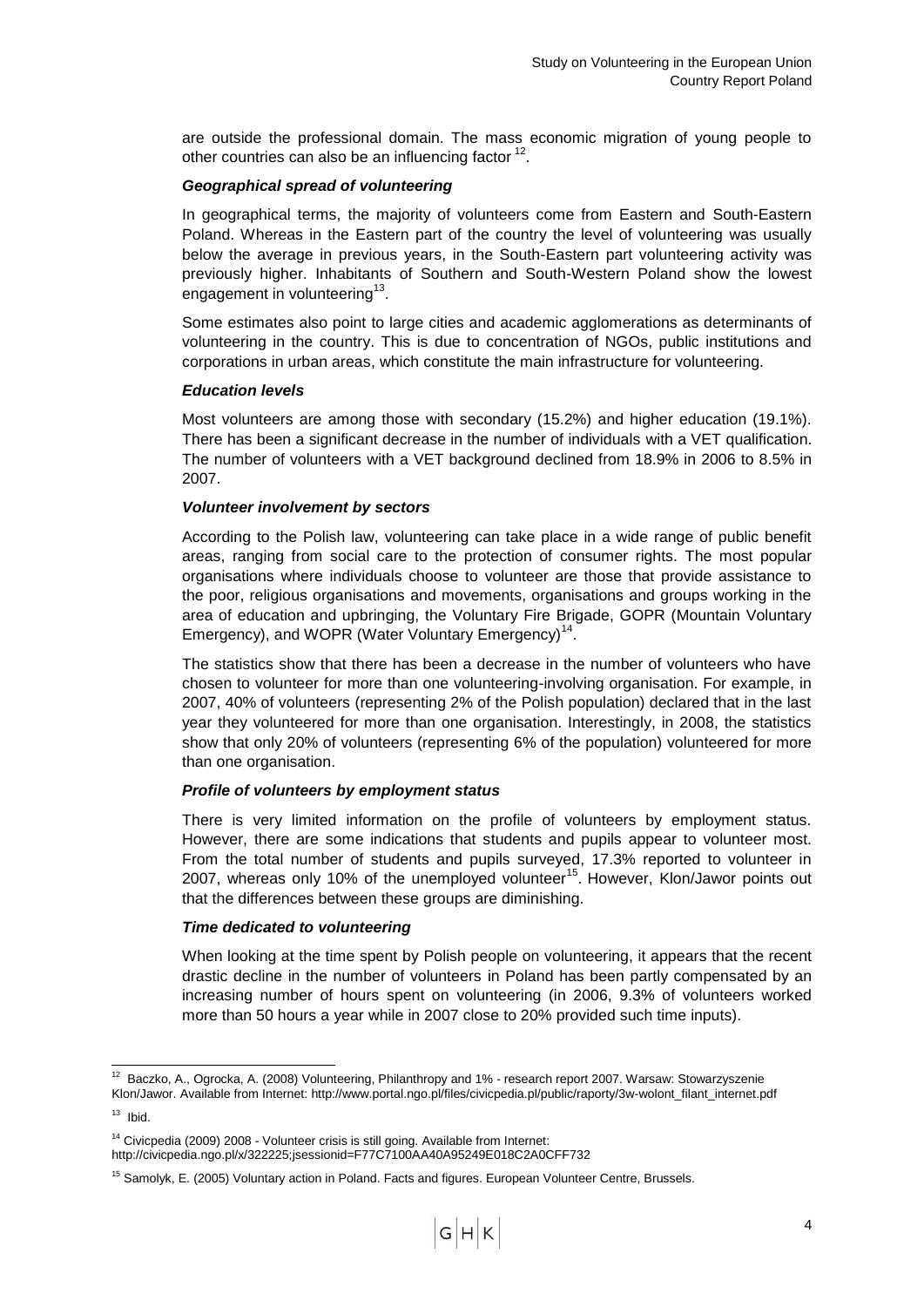However, the results of a more recent study (2008) do not confirm this trend. The further reduction in the number of volunteers is not accompanied by an increase in the hours dedicated to volunteering. The group of people who volunteer more than 50 hours a year decreased from 19.8% in 2007 to 16% in 2008<sup>16</sup>.

## <span id="page-6-0"></span>**1.4 Number and types of organisations engaging volunteers**

## *Definition of voluntary organisations in Poland*

From a legal point of view, a non-governmental organisation (NGO) was first defined on 23 April 2003 when the new Act on Public Benefit Activity and Volunteerism was adopted. Article 3.2 of this law defines NGOs as *"legal entities or entities with no legal personality*  created on the basis of provisions of laws, including foundations and associations<sup>"17</sup>. Nongovernmental organisations are not bodies of the sector of public finances in the understanding of regulations governing public finances, and operate on a not-for-profit basis.

The legal definition is broad in that NGOs include associations and foundations, as well as all corporate and non-corporate entities not forming part of the public finances sector, not operating for profit, and formed against separate legal provisions. At the same time, provisions of the Act do not apply to: political parties, trade unions or employers' organisations. This also applies to foundations formed by political parties, State Treasury or local authority associations, except for foundations engaged in academic research or scientific work<sup>18</sup>.

| <b>Foundations</b>                                                                                                                                         |                                                                                   | <b>Registered associations</b>                                                                            |  |
|------------------------------------------------------------------------------------------------------------------------------------------------------------|-----------------------------------------------------------------------------------|-----------------------------------------------------------------------------------------------------------|--|
| Established by founders                                                                                                                                    |                                                                                   | Established by its members (a minimum of 15                                                               |  |
| Have separate assets designated for a given<br>social goal                                                                                                 | members is required for an association to be<br>established) who associate freely |                                                                                                           |  |
| Carry on social goals or goals which are<br>economically useful                                                                                            |                                                                                   | Organised in a democratic manner (the general<br>meeting is the highest authority)                        |  |
| Non-profit organisations                                                                                                                                   | ٠                                                                                 | Are non-profit organisations, established for non-<br>profit-generating reasons                           |  |
| Legal persons                                                                                                                                              |                                                                                   | Legal persons                                                                                             |  |
| Operate under statutes (the statutes is the core<br>document wherein the name of the organisation,<br>its objectives, internal structure are defined, etc) |                                                                                   | Operate under statutes (the statutes is the core<br>document wherein the name of the organisation,<br>its |  |
| Registered in the National Court Register                                                                                                                  |                                                                                   | objectives, internal structure are defined, etc)                                                          |  |
| May carry on business activities                                                                                                                           |                                                                                   | Registered in the National Court Register                                                                 |  |
|                                                                                                                                                            |                                                                                   | May carry on business activities                                                                          |  |

#### **Table 2: Main features of foundations and associations**

In addition, provisions of the Act of law regulate forming public benefit organisations as a qualified type of the NGO. The status of public benefit organisation may be obtained by NGOs (with some limitations concerning foundations of political parties, public foundations, labour unions, etc) if they fulfil certain criteria in relation to the area of activities engaged in by the organisation as well as a number of additional conditions (see Section 3). For instance, aside from being an NGO, an entity applying for the public benefit status should

-

 $16$  Ibid.

<sup>&</sup>lt;sup>17</sup> The problem arises only when classifying foundations that are established or funded by the state authorities. However, if structurally independent and not under the direct state administration, they are considered as entities of the non-profit sector (Samolyk 2005).

<sup>&</sup>lt;sup>18</sup> Department of Public Benefit. Available from Internet: http://www.pozytek.gov.pl/Law.534.html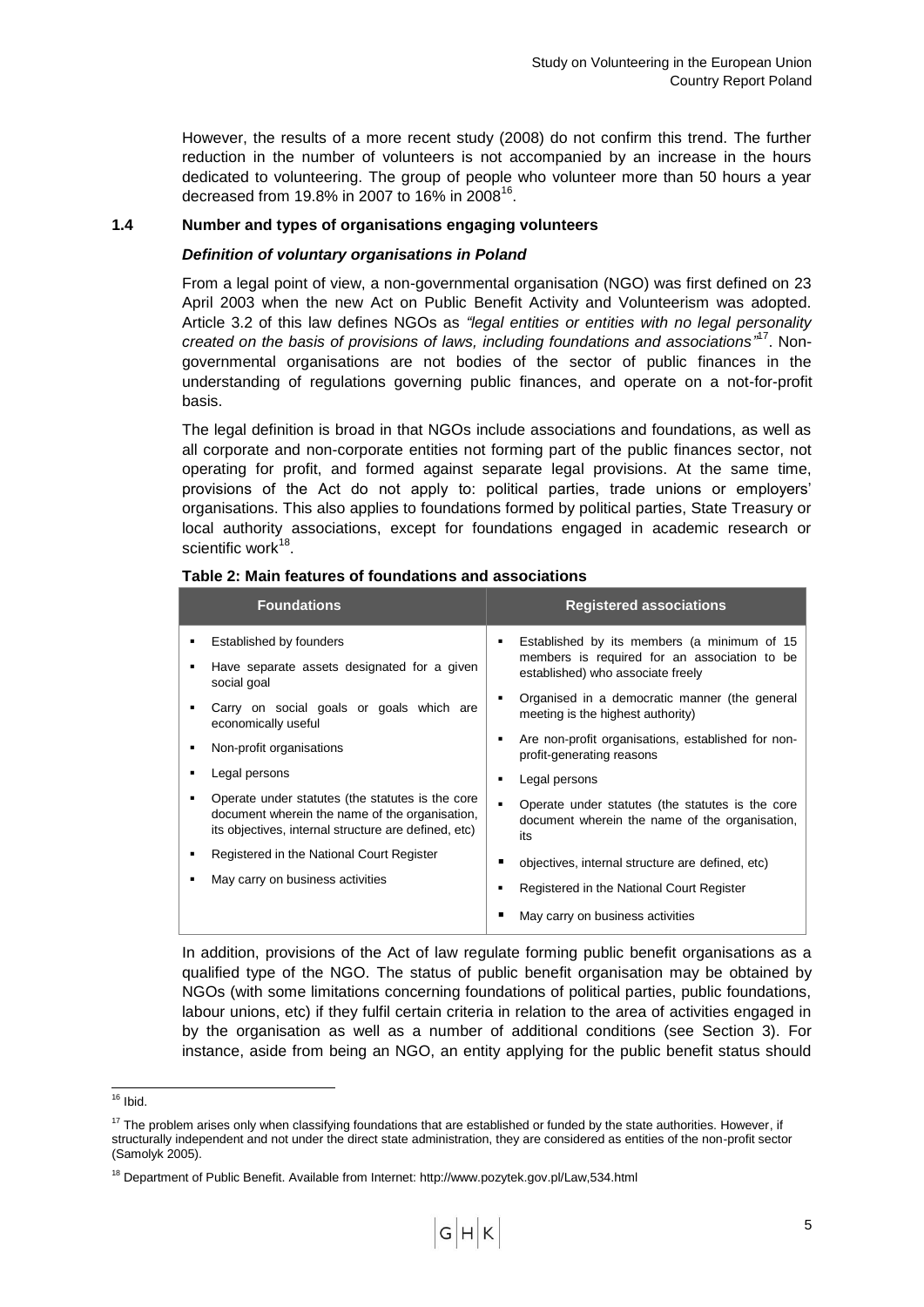conduct activities in the sphere of public benefit (as defined by the Law) and for the good of the whole society. The authority which decides on granting status is the National Court Register and its branches. The Court examines applications submitted by NGOs with regard to the formal criteria described in the Law.

## *Number of voluntary organisations and distribution per sector*

When looking at the fields of activity of voluntary organisations in 2008, the highest share of NGOs was active in the field of sport and leisure (38.3%), culture and arts (12.7%), education and upbringing (12.8%), social welfare and social services (11.2%) and healthcare  $(7.7%)^{19}$ . NGOs active in the field of health protection, social services and social assistance work most with volunteers. Of these, 60% reported to work with up to 30 volunteers<sup>20</sup>.

## *Trend*

The main sources for determining the number of NGOs in Poland are the official register of national resources of the national economic entities  $REGON<sup>21</sup>$ , the Central Statistical Office and the National Court Register. In December 2007, the REGON register listed $^{22}$ :

- 75 281 associations;
- 9 041 foundations;
- 14 173 units of the Catholic Church;
- 1 428 units of other churches and religious organisations;
- 3 804 social organisations not listed separately;  $\bullet$
- 19 217 trade union organisations;
- 5 719 self-government organisations of various professions;  $\bullet$
- 233 political parties; and  $\bullet$
- 324 organisations of employers.

The data collected indicates that out of the 129 220 registered units, most NGOs assume the legal form of associations, foundations, individuals and churches, religious organisations and trade unions, while the smallest group were registered as political parties.

For comparison, the register of associations, other social organisations and unions, foundations, and public health care institutions maintained by the National Court Register included $^{23}$ :

- 46 883 registered associations;
- 7 652 foundations;
- 494 craft organisations;
- 3 992 socio-occupational organisations of farmers;

<sup>-</sup><sup>19</sup> Civicpedia (2008) Types and numbers of organisations. Available from Internet: http://civicpedia.ngo.pl/x/328111

 $20$  Samolyk, E. (2005) Voluntary action in Poland. Facts and figures. European Volunteer Centre, Brussels.

<sup>&</sup>lt;sup>21</sup> The REGON register, is the responsibility of the Polish Central Statistical Office (GUS) and provides a list of national economic subjects, created in accordance with article 41.1 in the 29 July 1995 Act on Public Statistics (Dziennik Ustaw N° 88, item 439 with later changes).

<sup>&</sup>lt;sup>22</sup> Information made available to the Department of Public Benefit Ministry of Labour and Social Policy by the Department of Information Sharing Central Statistical Office.

 $23$  Ibid.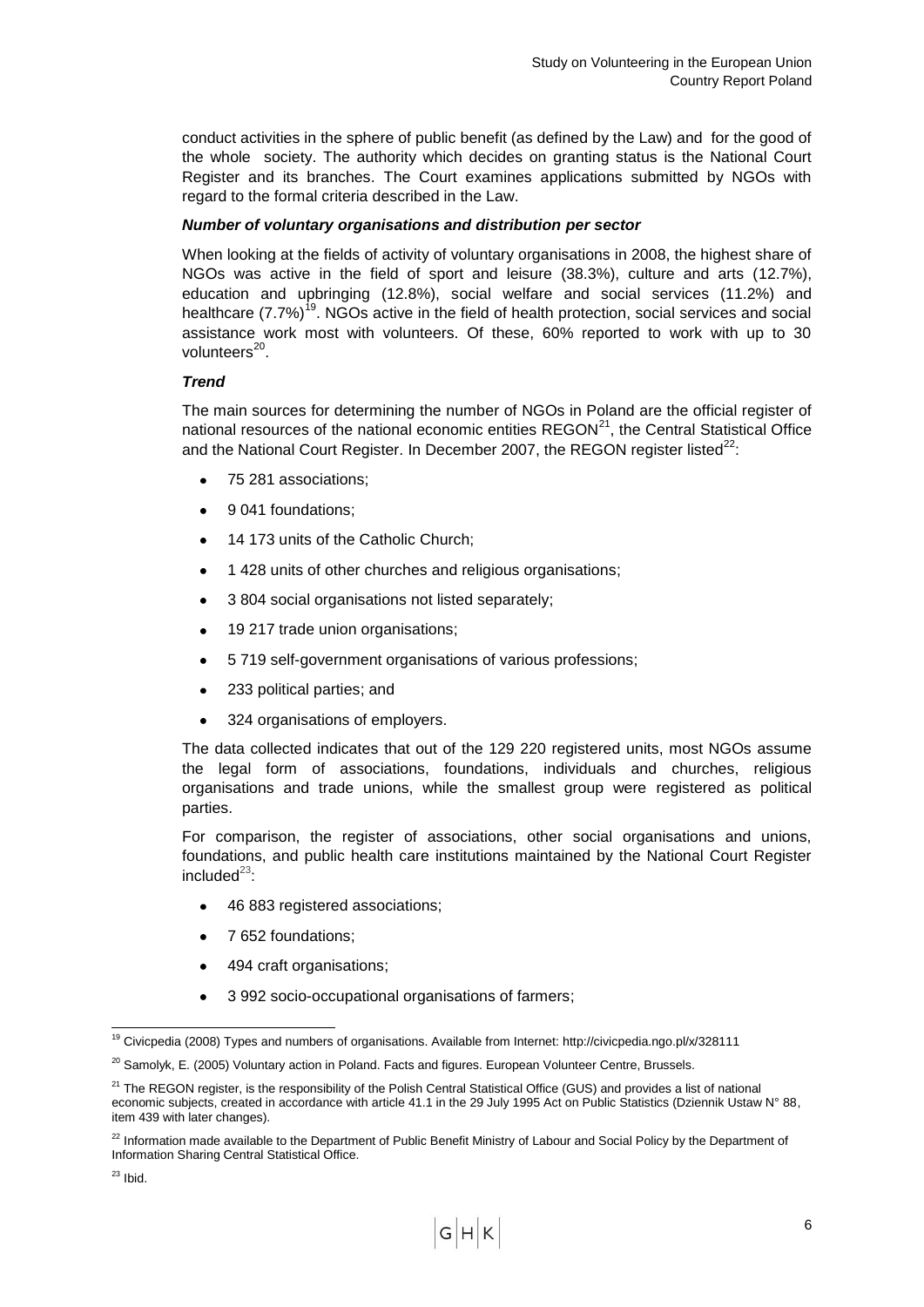- 118 self-government organisations of entrepreneurs;
- 327 business chambers;
- 6 157 trade unions;
- 335 employers' associations;
- 6 156 physical culture and sports associations;
- 76 other social or professional organisations; and  $\bullet$
- 332 legal entities and other organisations, which are units of the public benefit. .

At the end of 2007, there were 72 522 entities classified by the National Court Register as belonging to the non-governmental sector. The dominating forms of organisation were associations, foundations, physical culture and sports associations. In contrast, the smallest group of registered entities embraced other social or professional organisations and selfgoverned units of other entrepreneurs $^{24}$ .

It is important to note that the number of third sector organisations listed by REGON is higher than those included in the National Court Register. The latter includes also religious and church organisations that have public benefit organisational status. Moreover, there is no obligation to request the removal of an organisation from the REGON register. Hence, some registered organisations no longer exist (estimated between 10% and 30%). At the same time, the register does not account for data on "informal" ventures, which have no legal personality and which are not registered as local branches. The Klon/Jawor Association's database of NGOs records approximately 16 000 such entities $^{25}$ .

The number of NGOs listed in the REGON register in 2004, 2005, 2006 and 2007, and 2008 has been steadily growing. In April 2004, the non-governmental sector included nearly 109 000 entities. Over the year their number grew by more than 6% to 116,000 in December 2005. Within the following year, an increase of almost 7% was notified and at the end of 2006 there were 123 599 NGOs. Whilst increasing at a slightly lower rate than in previous years, by 2007 number of non-governmental organisation reached 129 220. National Court Register shows a similar trend where the number of registered NGOs increased from 63  $744$  in December 2005 to 72,522 by the end of 2007 $^{26}$ .

At the same time, research carried out by Klon/Jawor Association reported a decline in the number of newly established organisations. According to their study, in recent

|                     | <b>April</b><br>2004 | <b>December</b><br>2007 | 1st quarter<br>of 2008 |
|---------------------|----------------------|-------------------------|------------------------|
| <b>Associations</b> | 45 891               | 75 281                  | 58 237                 |
| <b>Foundations</b>  | 7 2 1 0              | 9 041                   | 9 10 6                 |

years the third sector "grew older", which means that the number of "young" organisations reduced while the share of the older ones increased. In 2008, 37% of the organisations were less than five years old, compared to about 40% in 2006. About 18% of the associations and foundations exist since more than 15 years, whilst two years ago their share was 15.5%. According to hypothesis provided by the study, a combination of several factors could have had impact on this decline:

 $\bullet$ improving labour market conditions;

1

<sup>&</sup>lt;sup>24</sup> Department of Public Benefit. Available from Internet: http://www.pozytek.gov.pl/Badania,i,analizy,-,aktualnosci,1058.html?PHPSESSID=de0e9971292fe638da2045c54e540320

<sup>&</sup>lt;sup>25</sup> State of the Art of the Third Sector in Italy, Spain, United Kingdom, Poland and Greece. The MOSE Project 'An Innovative Training Model for Social Enterprises Professionals/Qualifications", 2008.

<sup>&</sup>lt;sup>26</sup> Department of Public Benefit. Available from Internet: http://www.pozytek.gov.pl/Badania.i.analizy.-,aktualnosci,1058.html?PHPSESSID=de0e9971292fe638da2045c54e540320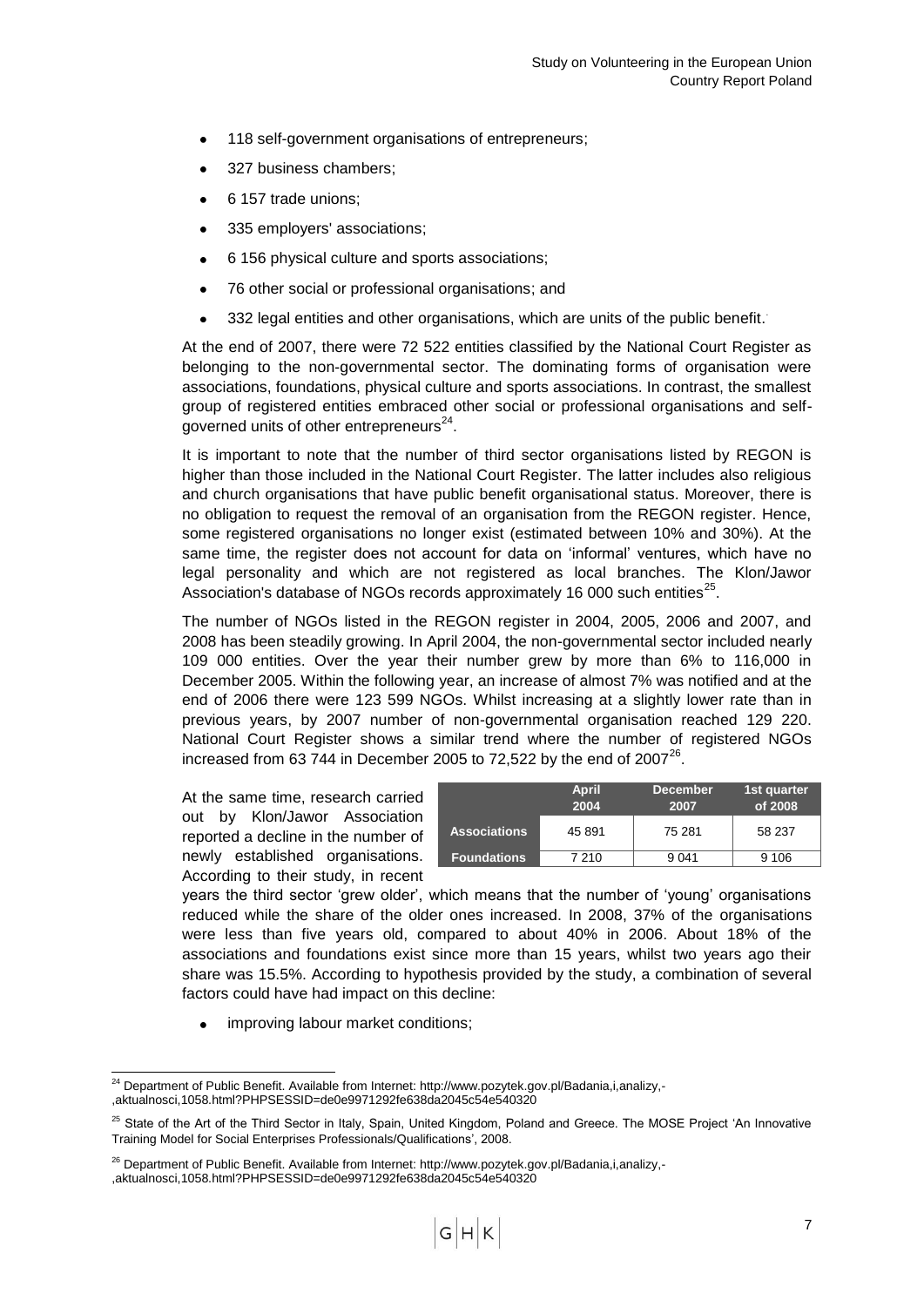- decreasing unemployment;
- the enlargement of the European Union and the emigration of young people;
- the development of the NGO sector, raising the standards of its functioning and expectations of donors; and
- declining commitment to social activities in the part of Polish population.

**Figure 1: Annual dynamics of emergence of associations (upper line) and foundations (bottom line), REGON**



Some changes are also visible in terms of volunteers" involvement in various fields of NGOs activity. Since 2003 help for the poor and homeless attracted the highest involvement of voluntary workers. By 2006, 7.8% of volunteers were active in this field. Although the number of participants had declined by 2.5% in 2007, organisations dealing with health protection, social services and social assistance still have the highest share of volunteers. $27$ 

### *Types of organisations engaging volunteers*

In summary, pursuant to the definition, non-governmental organisations are legal persons or entities without legal personality formed under the binding statutory provisions, which are not part of the public finance sector (within the meaning of public finance provisions) and are operating not for profit. By excluding certain entities from the definition of an NGO only two legal forms may be classified as such, namely foundations and associations.

The adoption of such a definition of third sector entities resulted in two approaches as to what the definition encompasses, with the narrow definition listing only foundations and associations and the extensive definition covering the following civic groups:

- Foundations;
- Associations and their unions;
- Federations or unions of associations and foundations;
- Political parties;
- Social organisations operating under separate provisions of law;
- Trade unions;

1

- Employers" unions;
- Self-government organisations of various professions (trade chambers, guilds and craft organisations);

<sup>&</sup>lt;sup>27</sup> Baczko, A., Ogrocka, A. (2008) Volunteering, Philanthropy and 1% - research report 2007. Warsaw: Stowarzyszenie [Klon/Jawor.](http://209.85.229.132/translate_c?hl=en&sl=pl&u=http://www.portal.ngo.pl/files/civicpedia.pl/public/raporty/3w-wolont_filant_internet.pdf&prev=/search%3Fq%3Dhttp://civicpedia.ngo.pl/x/322225%253Bjsessionid%253DF77C7100AA40A95249E018C2A0CFF732%26hl%3Den%26sa%3DG&usg=ALkJrhgECt5NnBh43lLiCzV3KingG9iPxg) Available from Internet: http://www.portal.ngo.pl/files/civicpedia.pl/public/raporty/3w-wolont\_filant\_internet.pdf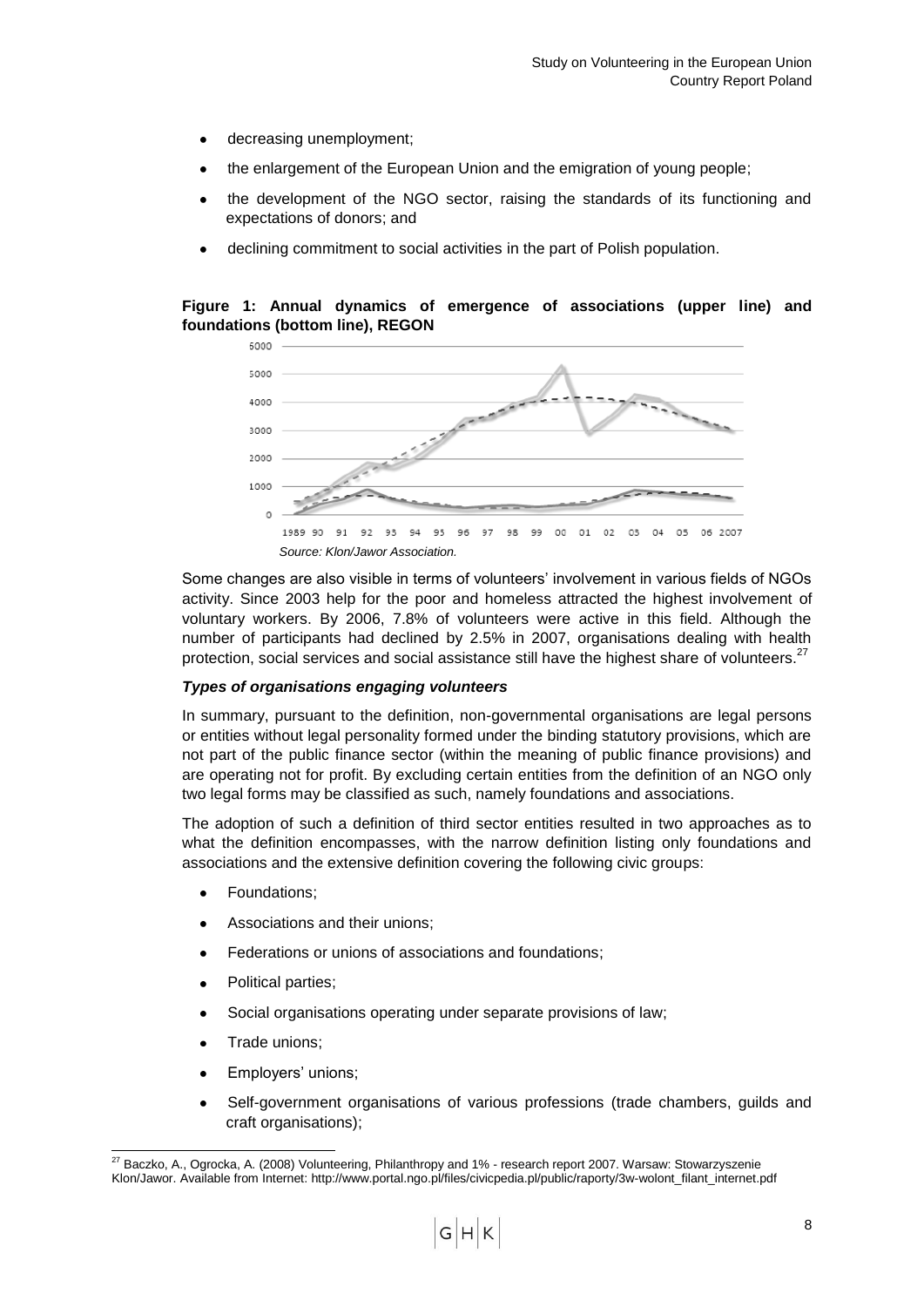- Farmers' unions and farmer women's groups;
- Church organisations;
- Other groups such as local community clubs of support groups; and
- Cooperatives (social cooperatives).

The Polish non-profit sector is essentially based on volunteering. As such, it could be argued some of the organisations would not exist without volunteers. Research carried out by Klon/Jawor Association reveals that two thirds of Polish NGOs do not employ any paid personnel. Accordingly, approximately 1 million volunteers supported the activities of 44.4% of Polish NGOs in 2004.

The survey shows that in 2004, NGOs declared cooperation with fewer volunteers than in 2002 (47%). At the same time, the percentage of organisations that declared cooperation with more than 5 volunteers increased by 8%. A further trend to note is that the percentage of organisations that in the last year had more than 60 volunteers decreased by 4%. About 35 % of the NGOs include paid staff<sup>28</sup>.



**Figure 2: Percentage of organisations cooperating with volunteers in 2004**

*Source: Klon/Jawor Association (2004) NGOs in Poland - basic facts.*

## <span id="page-10-0"></span>**1.5 Main voluntary activities**

According to 78.8% of NGOs, the main tasks carried out by volunteers are usually of an organisational nature. In half of the organisations volunteers promote the work of the organisation. In one out of four organisations, volunteers play the role of experts. In 41.9% of the organisations, volunteers help in tidying-up activities<sup>29</sup>.

When asked about the nature of their volunteering activity, volunteers reported<sup>30</sup>:

- permanent and regular work for an organisation or an individual 33.1%;
- occasional actions, one-time help 28.1%;
- fundraising and collections of donations 12.4%;
- other answers (not classified) 18.2%; and
- lack of understating of a term 'volunteering' 14.9%.

<sup>1</sup>  $28$  Klon/Jawor Association (2004) NGOs in Poland - basic facts. Available from Internet:

http://www.ngo.pl/files/01english.ngo.pl/public/ Basic \_f acts\_2004.pdf

 $29$  Ibid.

<sup>30</sup> Baczko, A., Ogrocka, A. (2008) Volunteering, Philanthropy and 1% - [research report 2007. Warsaw: Stowarzyszenie](http://209.85.229.132/translate_c?hl=en&sl=pl&u=http://www.portal.ngo.pl/files/civicpedia.pl/public/raporty/3w-wolont_filant_internet.pdf&prev=/search%3Fq%3Dhttp://civicpedia.ngo.pl/x/322225%253Bjsessionid%253DF77C7100AA40A95249E018C2A0CFF732%26hl%3Den%26sa%3DG&usg=ALkJrhgECt5NnBh43lLiCzV3KingG9iPxg)  [Klon/Jawor.](http://209.85.229.132/translate_c?hl=en&sl=pl&u=http://www.portal.ngo.pl/files/civicpedia.pl/public/raporty/3w-wolont_filant_internet.pdf&prev=/search%3Fq%3Dhttp://civicpedia.ngo.pl/x/322225%253Bjsessionid%253DF77C7100AA40A95249E018C2A0CFF732%26hl%3Den%26sa%3DG&usg=ALkJrhgECt5NnBh43lLiCzV3KingG9iPxg) Available from Internet: http://www.portal.ngo.pl/files/civicpedia.pl/public/raporty/3w-wolont\_filant\_internet.pdf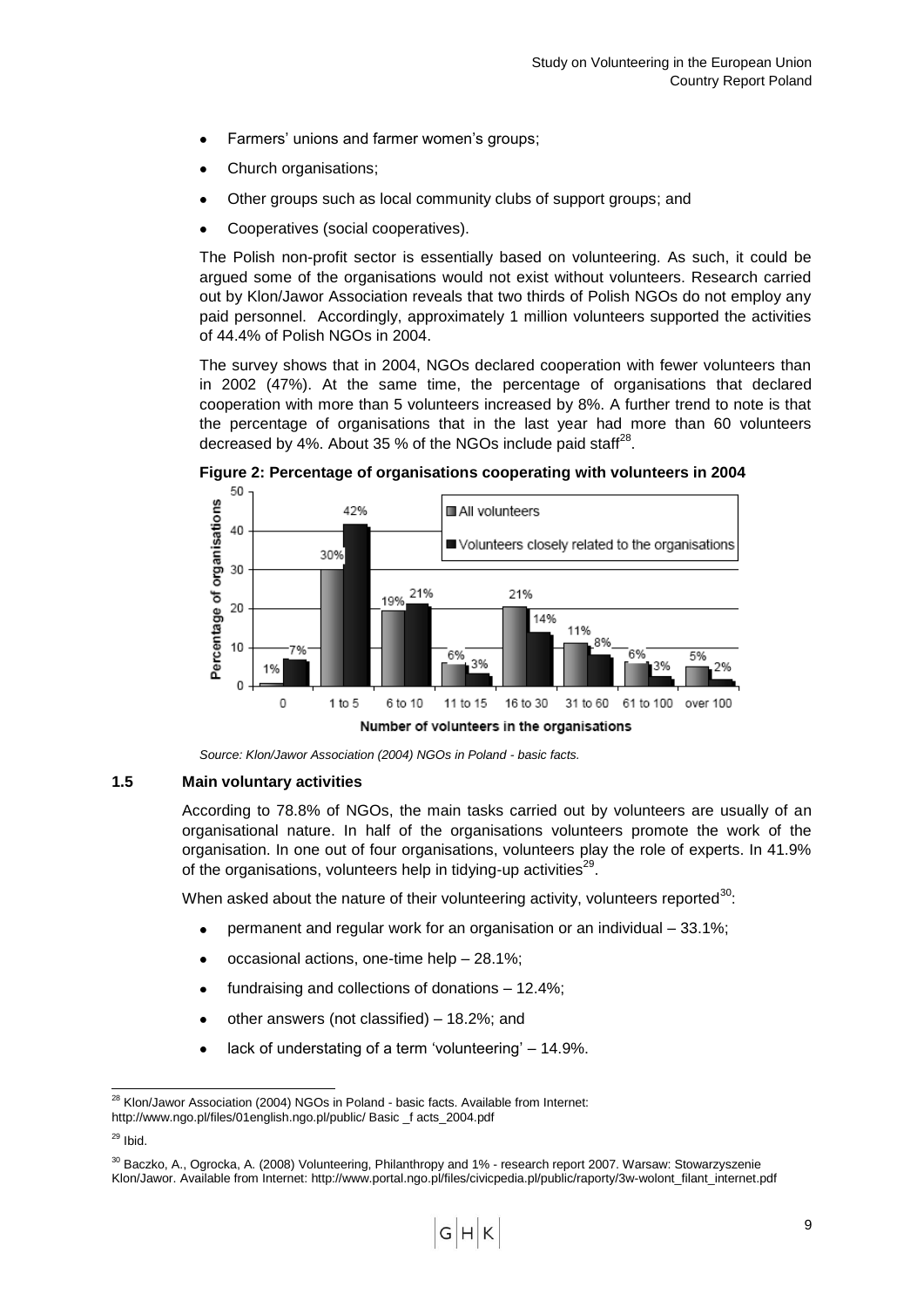## <span id="page-11-0"></span>**2 INSTITUTIONAL FRAMEWORK**

## <span id="page-11-1"></span>**2.1 Main public bodies and other organisations involved in volunteering**

## *Main public body responsible for volunteering*

The government and volunteer organisations (national and regional centres) are the main actors engaged in promoting and supporting voluntary work and the idea of volunteering across Poland.

The issues related to public benefit and volunteering are an element of responsibility assigned to the Department of Social Protection within the Ministry of Labour and Social Policy. The competences if this Department have a horizontal character, which means that the relevant minister is responsible for promotion of volunteering in relation to other ministries and entities of public administration. At the same time, this responsibility also includes overseeing the conditions necessary for development of the third sector in Poland and development of volunteering as a phenomenon in general (e.g. in terms of supervision of public benefit organisations, foundations).

On 1 April 2003, the Department of Public Benefit was established by the then Ministry of Economy, Labour and Social Policy as the government body responsible for monitoring the implementation of the Act of 24 April 2003 on Public Benefit Activities and Volunteerism (Journal of Laws No. 96, item. 873). The Department promotes the legislation and initiates legal changes shaping the development of the third sector in Poland. It is also responsible for creating the conditions for the development of NGOs and other entities operating in the public interest and for the development of volunteering. Finally, the Department is responsible for the cooperation between public administration and the third sector<sup>31</sup>.

Other institutions that embrace volunteering within the scope of their responsibilities are the Ministry of Education and the Ministry of Sport and Tourism (mainly in terms of Poland"s preparation for hosting the 2012 UEFA European Football Championship).

## *Other public bodies involved in volunteering*

In addition, Chapter IV of the Public Benefit Law established the Council on Public Benefit Activities, which serves as an advisory and opinion-forming body to the Minister responsible for social security issues. The Council issues opinions on matters concerning this Act of Law and on governmental draft laws in the field of public benefit and volunteer work. This mandate gives the Council the possibility to influence the creation of new laws, check if an existing law violates the articles and propose amendments to that law.

The Council consists of twenty members appointed by the Minister:

- There are five representatives of the central administration. These include the Ministry of Education, Ministry of Finance, Ministry of Justice, Ministry of Economy, Labour and Social Policy, Ministry of Internal Affairs.
- There are five representatives of local government authorities delegated by the  $\bullet$ local government side of the Joint Central and Local Government Committee.
- There are 10 representatives of NGOs nominated from among candidates  $\bullet$ proposed by civil society organisations.

In summary, the Council represents an institutionalised form of cooperation between the public administration and NGOs at a national level. Its terms last for a duration of three years and it provides a platform for articulating the interests and concerns of the NGO sector vis-à-vis public authorities in an organised manner and within the parameters of an

<sup>1</sup> <sup>31</sup> Department of Public Benefit. Available from Internet: http://pozytek.gov.pl/Slowo,wstepne,541.html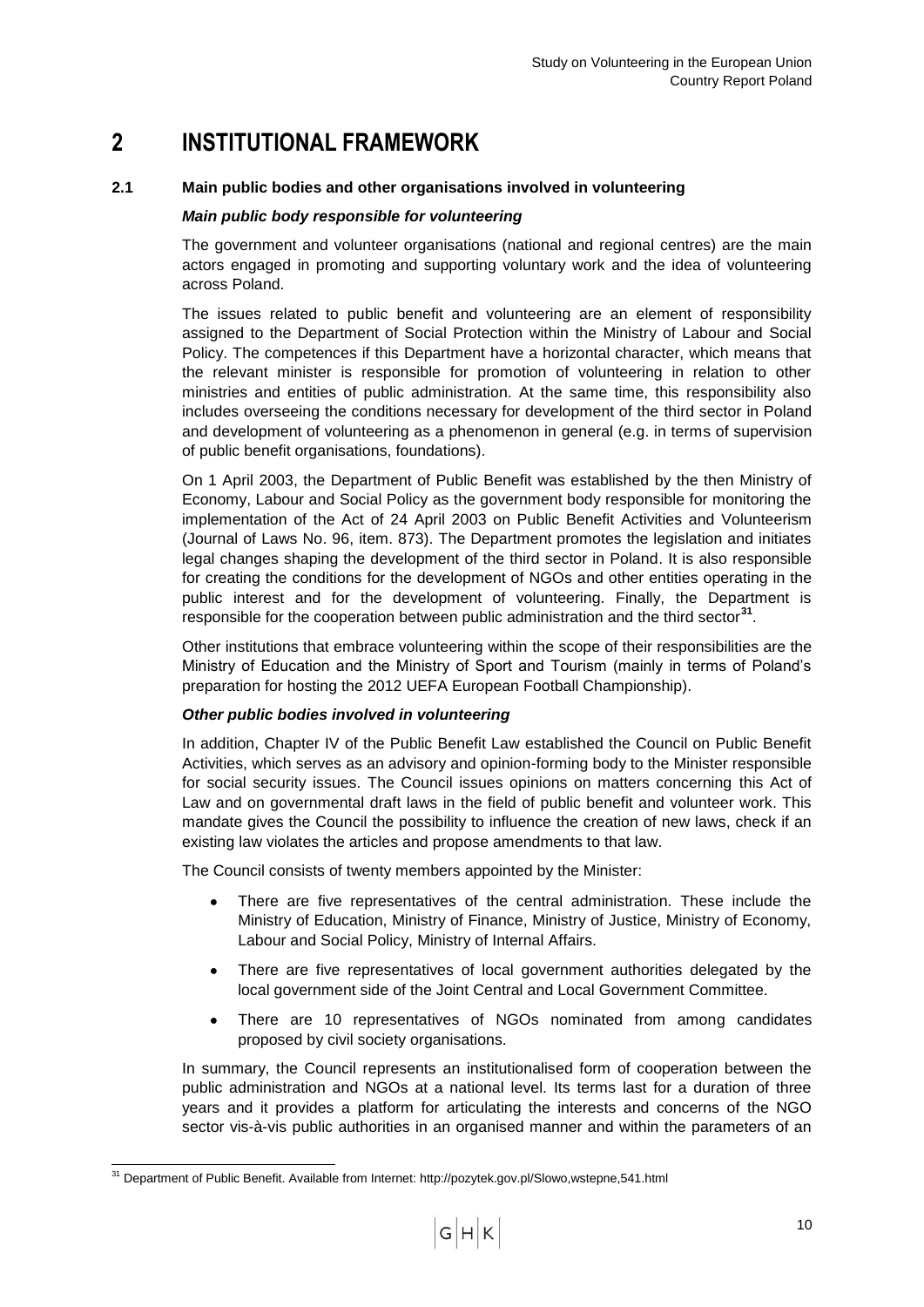existing legal framework. Though the Council's functions are limited to an advisory and opinion-forming role, it constitutes an important form of institutionalised civic dialogue that complements two existing forms. These include the Socio-Economic Trilateral Commission and the Joint Central and Local Government Committee.

## *Organisations that promote volunteering, facilitate cooperation and exchange of information*

In Poland a number of organisational forms have been created to promote volunteering, facilitate cooperation and the exchange of information. Also, many local initiatives and NGOs, together with CARITAS and PCK (the Polish Red Cross) play an important role in supporting volunteering<sup>32</sup>.

## *Volunteer Centres Network*

The first centre for volunteering in Poland was established in Warsaw in 1993. The National Volunteer Centre was the only voluntary organisation in Poland and in Central and Eastern Europe at that time. The main incentive for its creation was the enormous growth of the number of NGOs and independent social initiatives after 1989 who sought voluntary assistance to develop their activity. The main aim of the first centre was thus to create "a contact point" where volunteers and those interested in their work could meet. Since then, several regional and local volunteer centres have emerged in Poland and they are operating within the 'Volunteer Centres Network<sup>133</sup>. There are now regional volunteer centres and their mission is to support all activities related to the development of volunteering in the country.

Whilst the volunteer centres operate independently, the function of the volunteer centres within the network is based on the implementation of operational standards for regional volunteer centres and other volunteer centres. In line with these standards, centres should provide a range of services for people who would like to contribute on a voluntary basis, e.g. assist in finding a place to develop volunteering activity.

In order to contribute to the comprehensive development of volunteering in Poland, the volunteer centres should focus their actions on the promotion of voluntary activities, create programs for cooperation with volunteers and lobby for relevant regulations concerning the volunteers" activity. One of the greatest achievements in the volunteer centres network has been its significant contribution to the development of the concept of volunteering in the provision of the Law on Public Benefit Activities and Volunteerism.

Each Regional Volunteer Centre is an NGO. Its status as an association registered is recognised in the National Court Register. The main tasks of a centre include:

- carrying out a Job Centre for Volunteers;
- promoting of the idea of volunteering;
- providing training activities in the field of volunteering;
- implement the Thematic Volunteering Programmes;
- assist in creating Volunteer Centres; and  $\bullet$
- provide information and advice on volunteering.

The Council of Volunteer Centres Network is the highest authority created by the two representatives from each regional unit. The Council meets at least four times a year and is responsible for:

<sup>1</sup>  $32$  Samolyk, E. (2005) Voluntary action in Poland. Facts and figures. European Volunteer Centre, Brussels.

<sup>&</sup>lt;sup>33</sup> Regional Volunteer Centres in Poland are based in Warsaw, Szczecin, Słupsk, Gdańsk, Elblag, Lublin, Opole, Łódź, Kielce, Katowice. There were twenty local Volunteer Centres listed on the Volunteer Centre website.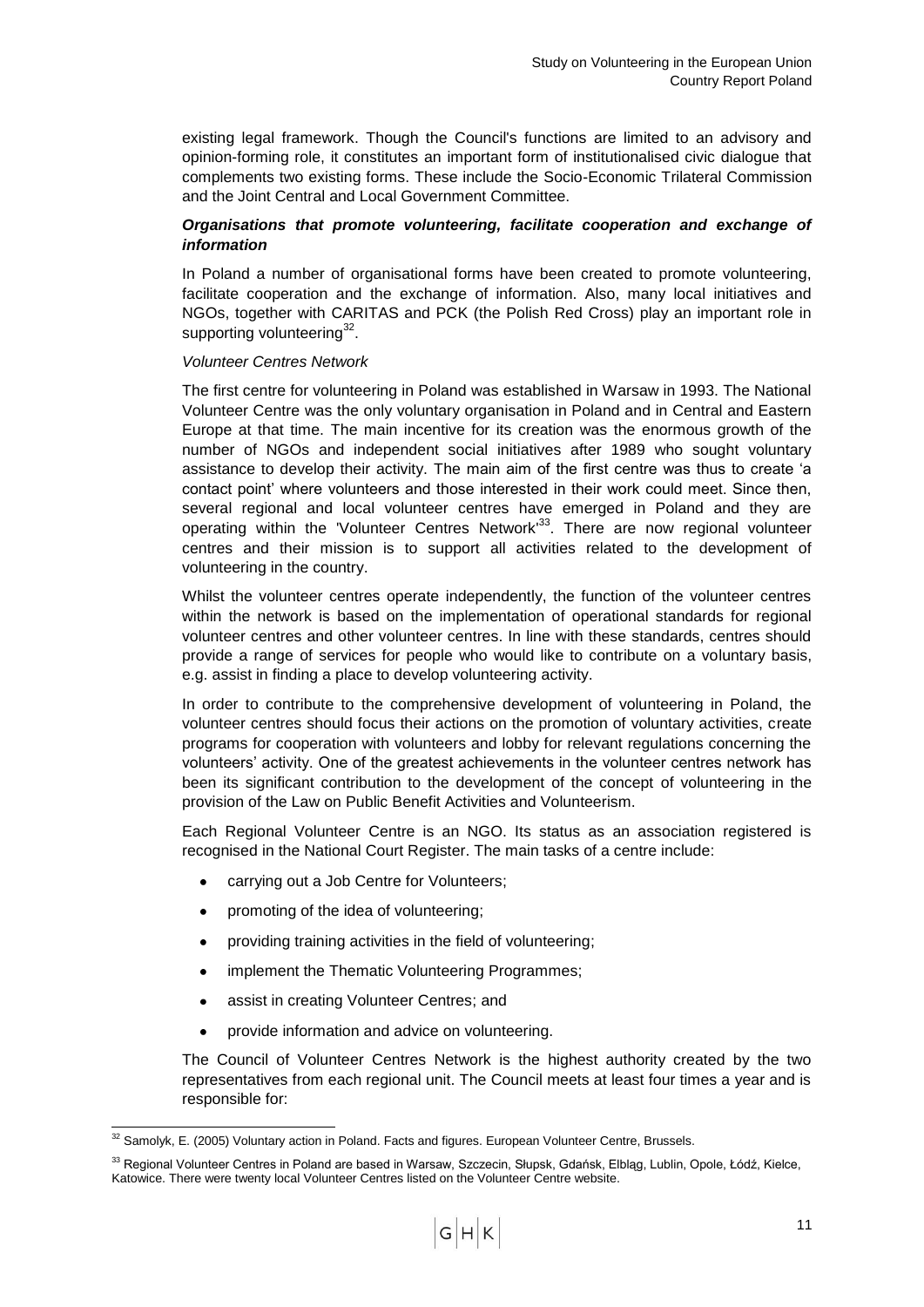- guiding the direction of the Network activity;
- defining standards of the Network;
- selection and dismissal of the Bureau; and
- agreeing on admission/withdrawal of members.

The ongoing activities of the Network Volunteer Centres are coordinated by the Bureau which currently includes three representatives of the Network elected by the Council. Members of the Bureau (especially the President) are entitled to enforce the provisions of the partnership contract and to represent the Network externally.

Representatives of the network participate in regular meetings during which they raise issues concerning cooperation with organisations and institutions, legal matters along with the extension of Volunteer Centres in the non-governmental and public administration sectors. Representatives also assisted in setting up local Volunteer Centres in the regions. As mentors, they help to organise the new centres, offer advice, and share ideas. They also present the conditions and criteria to be recognised as a Volunteer Centre. Through training provided for coordinators of voluntary work and volunteers themselves, the network prepares both parties to work together for the benefit of society<sup>34</sup>.

According to the data from 2003, 22 people are employed in Volunteer Centres on a full time basis, the majority of which (5 staff members) are based in Warsaw. The volunteer centres are supported by 231 volunteers who help run the organisations. In total, volunteer centres have up to 13 595 registered volunteers $^{35}$ .

In the early 2000s, volunteer centres received financial support from the Stefan Batory Foundation, Foundation in Support of Local Democracy, Polish Foundation for Children and Youth, European Union – Phare Access 2000, 2001, SFP 2001, European Commission – Youth Programme, MOTT Foundation, PFRON, Kronenberg Foundation, American Embassy, Polish – American Foundation INFRUST Information and Trust in addition to the Polish Ministry of Education and Sport, and local governments<sup>36</sup>.

## *Network for Support of Non-Governmental Organisations - SPLOT*

SPLOT was founded as a partnership of six organisations in 1994. Since January 2003 the SPLOT Network has been registered as a union of associations. Its goal is to improve the management of NGOs, enabling long-term operation of the organisations, facilitate cooperation between state institutions, local governments and NGOs, and promote the role of NGOs. SPLOT"s main activities include the collection and distribution of information, advice and consultation for social service providers.

### *National Federation of NGOs - OFOP*

1

OFOP brings together organisations from across the country who carry out activities at local, regional, and national levels in addition to supporting the work of the organisations. Member organisations operate in different areas, making OFOP a unique federation of associations, foundations and agreements. OFOP activities are implemented through:

- promoting legislative changes to improve conditions for the functioning of the third sector;
- strengthening advocacy through consultations within the sector; and

 $34$  All information was adapted from the Volunteer Centre website: http://www.wolontariat.org.pl/strona.php?p=93

<sup>35</sup> Evaluation of the Volunteer Centres" performance in 2003. February 2004. *Internal document*. Warsaw Volunteer Centre. Cited from Samolyk, E. (2005) Voluntary action in Poland. Facts and figures. European Volunteer Centre, Brussels.

<sup>&</sup>lt;sup>36</sup> According to the data from 2003 cited in Samolyk, E. (2005) Voluntary action in Poland. Facts and figures. European Volunteer Centre, Brussels.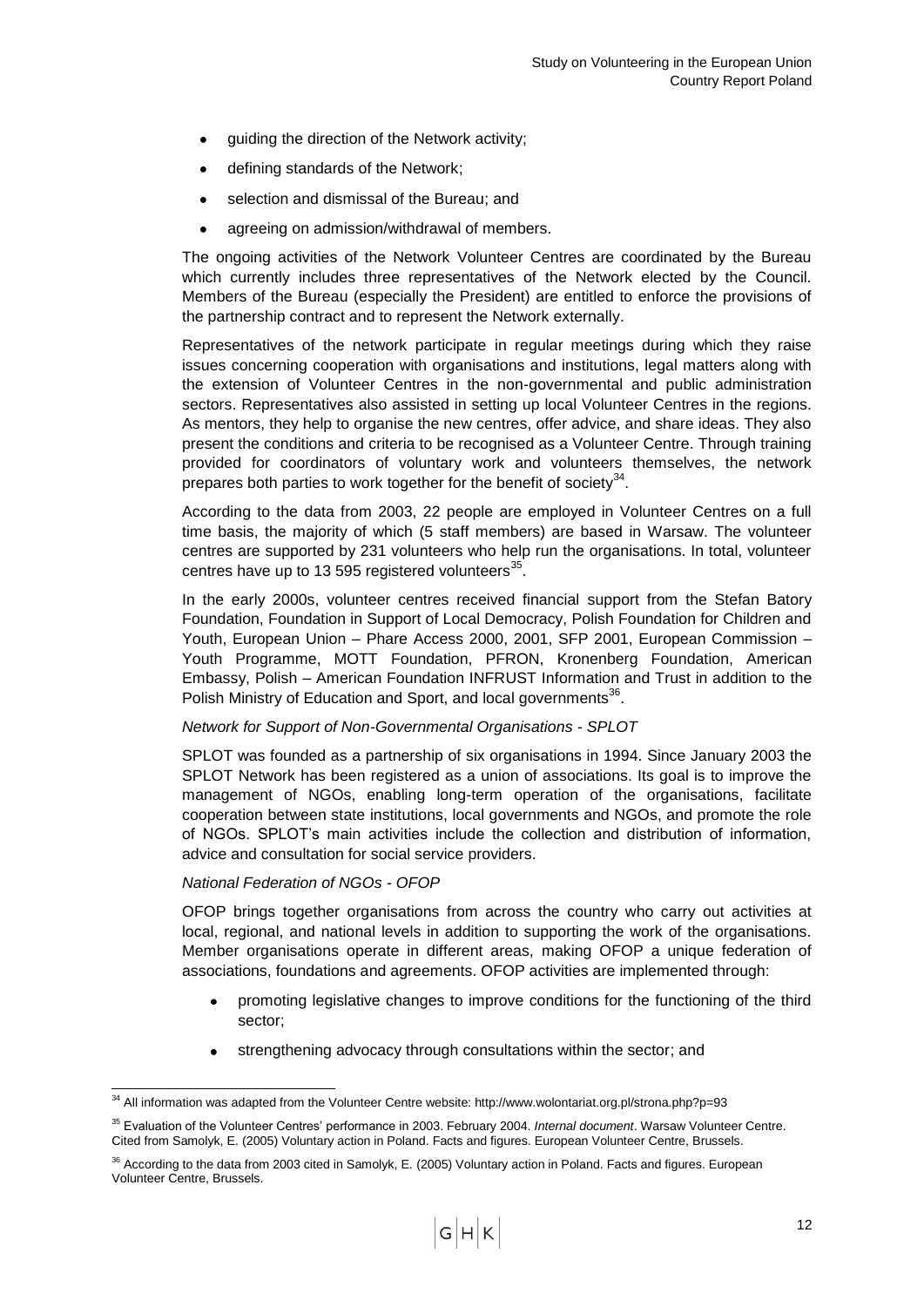partnership and cooperation with other environments.

## *National Forum Non-Governmental Initiatives – OFIP*

Every three years the Warsaw Association Forum Non-Governmental Initiatives (FIP) organises two-day meeting for the national and foreign NGOs under the name of National Non-Governmental Initiatives Forum. The past five national forums (in 1996, 1999, 2002, 2005 and 2008) were attended by more than five thousand people associated with NGOs. The purpose of these meetings are to discuss key issues and challenges faced by organisations, exchange experiences and network with representatives of public administration, economic sector and the media. Representatives of NGOs also take part in numerous conferences and workshops.

## *The Regional Information and Support Centre*

The Regional Centre Foundation has been operating since 1993 and is part of the SPLOT network outlined above. Though the regional centre foundation is most prevalent in the Pomorskie Region, its main goal is to support NGO's and social leaders in building the civic society. Among various initiatives, the regional centre foundation provides advice, training and supports partnerships in solving social problems at local levels.

## *The Responsible Business Forum* (FOB)

Corporate volunteering is still a novelty for Polish companies and remains a domain of international corporations. The issue of volunteering in private organisations is partially addressed by the agenda of Responsible Business Forum (FOB). FOB is the first nongovernmental organisation in Poland to provide in-depth focus on the concept of corporate social responsibility. It was established in Warsaw in 2000 as an initiative of Polish businessmen, academics and NGOs.

## *The Foundation of Great Orchestra of Christmas Help (WOŚP)*

The Foundation is active in the field of health, which consists of saving lives of sick people, especially children, and promoting the improvement of their health, as well as action to promote health and preventive care. This objective is realized through the Final Collections, purchase of equipment for hospitals throughout Poland, as well as by carrying out four national medical programs and an educational one. Above all, the Foundation is associated with fundraising every January, known as the Final WOŚP. During this time, about one thousand of volunteers enter the streets of Poland to collect donations for a specific, previously specified goal.

### *Affiliation with European umbrella organisations/networks*

Volunteers Centres are participating in the European Voluntary Service action (a part of Youth in Action Programme).

### <span id="page-14-0"></span>**2.2 Policies**

The issue of volunteering has been on the political agenda since early 2000s. This is characterised by the consultation on the draft Law and final introduction of the Law on Public Benefit Activity and Volunteerism.

At the moment, it can be said that whilst there is a positive political discourse concerning volunteering on all levels of governance, it does not constitute a priority on political agenda.

### *National strategy/framework for volunteering*

There is no national strategy for volunteering. However, although there is no one official programme that promotes volunteering in Poland, the strategy of support for the development civil society for the years 2007-2013 is of particular relevance.

*Strategy of Support for the Development of Civil Society for the years 2007-2013*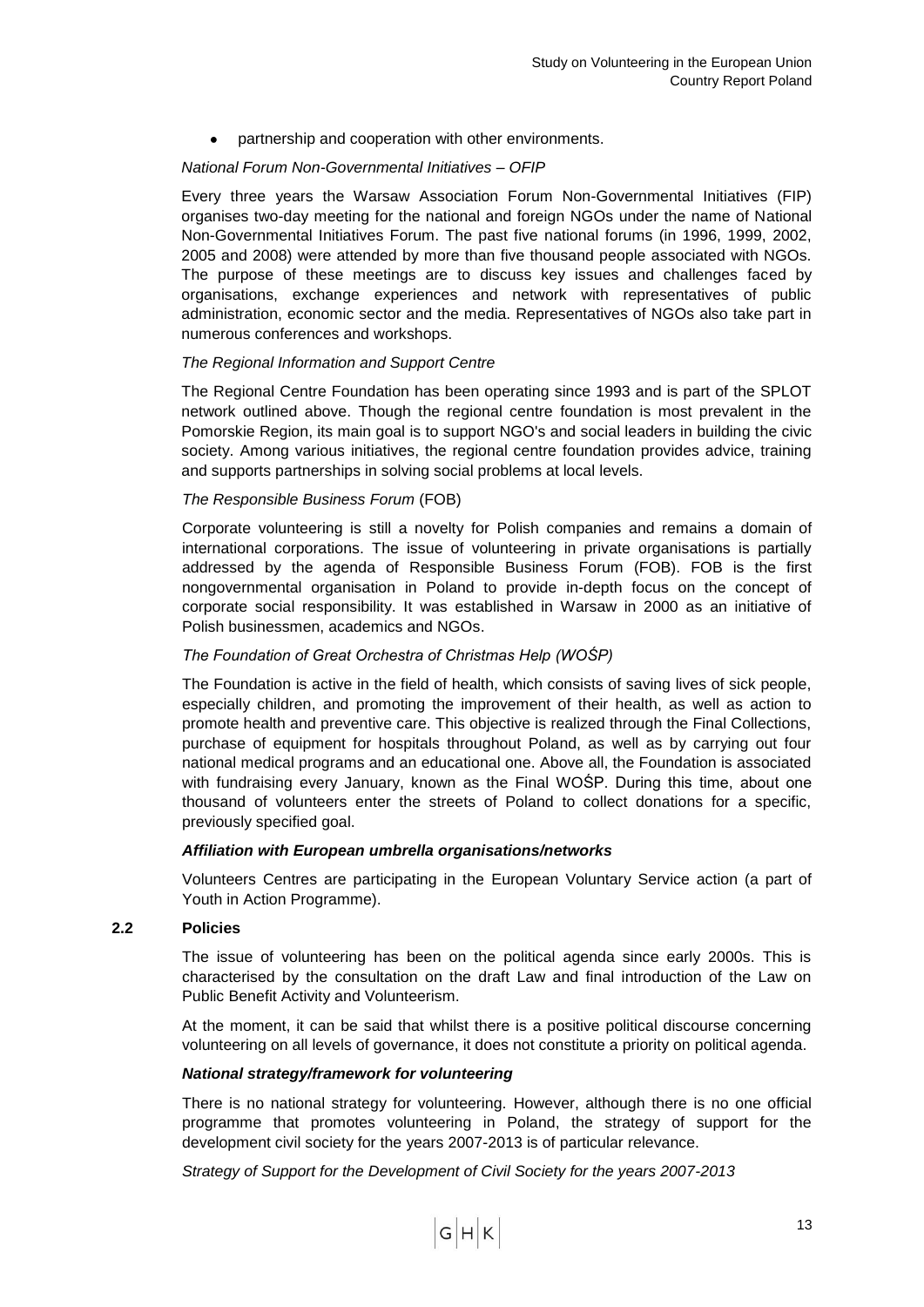In the absence of a systemic policy towards the civil sector and volunteering more specifically, in 2008 the government accepted the decision to implement the "Strategy of Support for the Development of the Civil Society for the years 2007-2013". The document describes contemporary civil society in Poland and highlights general social apathy along with the deep democratic deficit Poland is facing. It further states that low levels of social awareness is characterised by the lack of activity and responsibility for the community. As such, there are low levels of social trust in the state and between public and civic institutions.

The main role of the strategy is therefore to promote the development of civil society. It builds on the Operational Programme Civil Society and has four basic functions:

- 1. Educational (understood as having an impact on shaping civic awareness and civic attitudes)
- 2. International (understood as the impact on the relationship between the actors involved in the joint construction of the strategy and implementation of its objectives)
- 3. Mobilising (defined as a set of substantive content and practical tools inspiring citizens, public authorities, and other environments in the process of developing civil society)
- 4. Programming (building on the Operational Programme Civil Society and contributing towards the aims of other strategies and operational programs).

One of the main objectives of the strategy is to reach the optimal level of citizens participating in public life and the development of civil society institutions. Responsibility for stimulating the civic activity of citizens is assigned to local self-governments. Their role is to achieve collective agreement in the resolution of social problems and to shape social order based on social bonds, joint activities, invention and initiatives of local communities.

Among the four priorities, the strategy lists:

- Priority I. Active, aware citizens, active local community;
- Priority II. Strong, non-governmental organisations in the right country;
- Priority III. The development of non-governmental organisations for social inclusion;
- Priority IV. The development of social entrepreneurship.

Implementation of the strategy will be financed from the state budget, budgets of local government units, the EU funds (Operational Program Human Capital 2007-2013, Rural Development Program for the period 2007-2013), fund for NGOs under the EEA Financial Mechanism, Norwegian Financial Mechanism 2004 – 2009, and Swiss-Polish Cooperation Program<sup>37</sup>.

### *National targets and reporting arrangements for volunteering*

There are no national targets set for volunteering. There are no reporting arrangements to monitor volunteering activity by a national body either. However, regular studies on volunteer activity are carried out by the Klon/Jawor Association.

### *International policies*

1

The Law on Public Benefit Activity and Volunteerism was passed by Parliament in 2003 after several years of lobbying between NGOs and public administration and under the pressure of the nearing accession to the EU. The UN designated International Year of Volunteers in 2001 also served to raise the political and legal recognition of volunteers and

<sup>&</sup>lt;sup>37</sup> Department of Public Benefit. Available from Internet: http://pozytek.gov.pl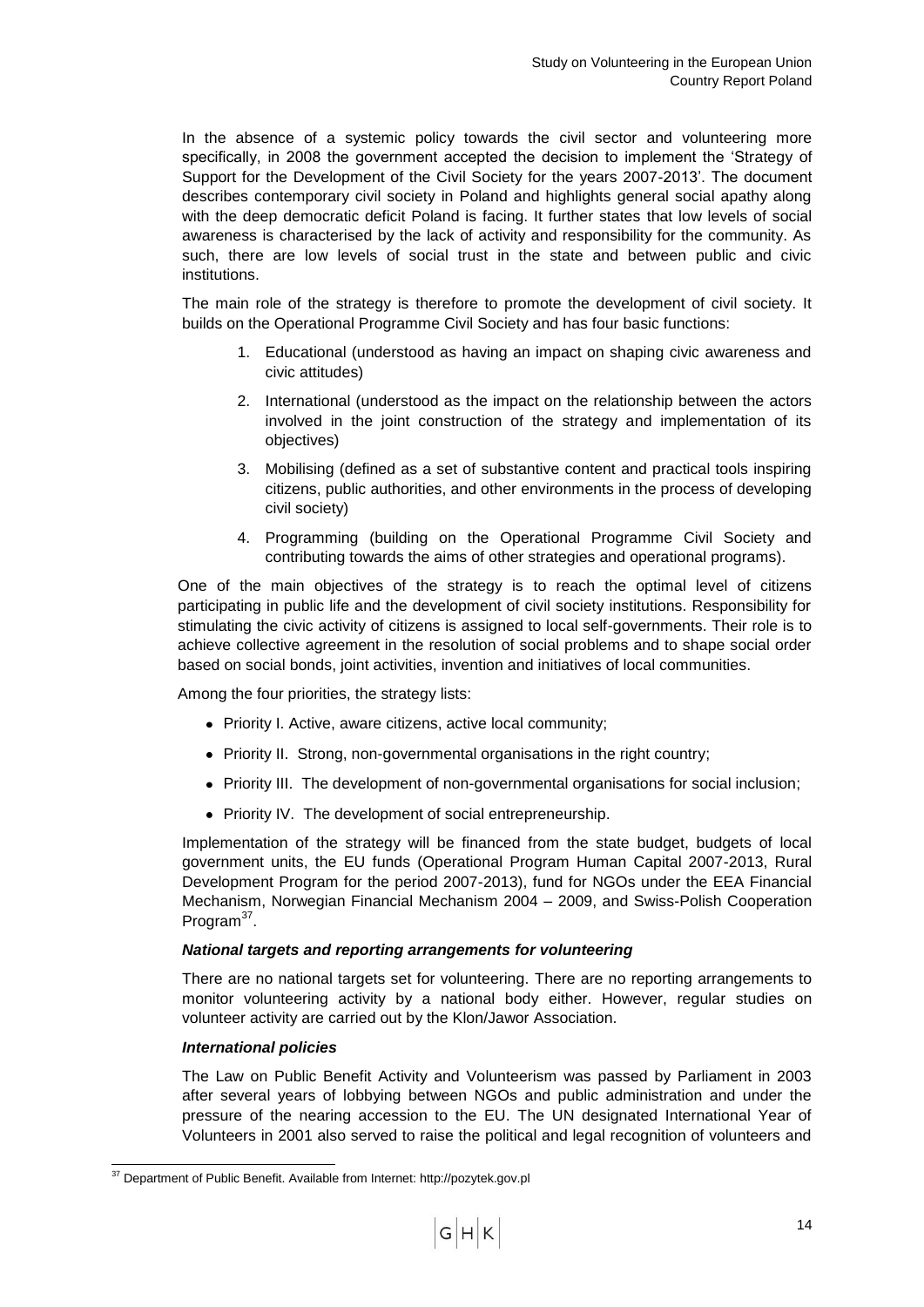their social importance. For example, the draft Law was presented by the Minister for Labour on 5th December 2001 (International Volunteer Day). It also triggered a coalition of NGOs to promote volunteering in various environments.

Moreover, the European Year of Volunteering 2011 is considered an opportunity to raise the profile of volunteering and attract economic and political assistance related to the overall concept of volunteering in Poland.

## <span id="page-16-0"></span>**2.3 Programmes**

## *Key national programmes that stimulate volunteering at national level*

There are no key national policies/programmes that stimulate volunteering directly; however there are a number of programmes worth mentioning.

## *Operational Programme Civic Initiatives Fund*

Civic Initiatives Fund (*Fundusz Inicjatyw Obywatelskich*, FIO) is a governmental long-term program, passed by the Ministers" Council and administered to the minister responsible for social care issues (currently by the Minister of Social Policy). It continues the main aims and objectives of the Government Program 2005-2007. FIO is aimed at non-for-profit organisations formed with the purpose of initiating and strengthening civic initiatives and cooperation with NGOs. It is complementary to the current solutions and existing practice in this area.

The main goal of the FIO is to provide financial support to civic initiatives aimed at:

- supporting activities initiated by NGOs in the area of public tasks defined in the article 4 of the public benefit and volunteer work Act of Law;
- supporting cooperation between NGO and public sectors;  $\bullet$
- providing financial support to NGO activities to enable the use of the EU funds;
- supporting comprehensive endeavours in the area of civic initiatives, demanding  $\bullet$ integrated forms of NGO activity; and
- promoting good practice, model solutions in the area of subsidiarity, standards of cooperation and shaping democratic social order.

More specific objectives of the FIO include increased activity and awareness of citizens and local communities along with the development of the third sector and the participation of NGOs in social services - particularly in the field of integration, social inclusion and social protection and finally, in supporting the development of the Polish model of social economy. The implementation of these objectives will take place in line with five key priorities:

- Priority I. active, aware citizens, active local community (PLN 18 million);  $\bullet$
- Priority II. The functioning non-governmental organisations in the functioning  $\bullet$ country (12 million PLN);
- Priority III. Social integration and activation. Social security (PLN 18 600 million);  $\bullet$
- Priority IV. The development of social entrepreneurship (PLN 9 million);  $\bullet$
- Priority V. Technical assistance (PLN 2 400 million).

### *Strategy for volunteering*

This is a nationwide programme run independently by the Volunteer Centres Network. Its main objective is to support volunteering initiatives across Poland, such as establishing local or regional centres for volunteering, providing training for people who manage volunteer centres, facilitating exchange of experiences etc.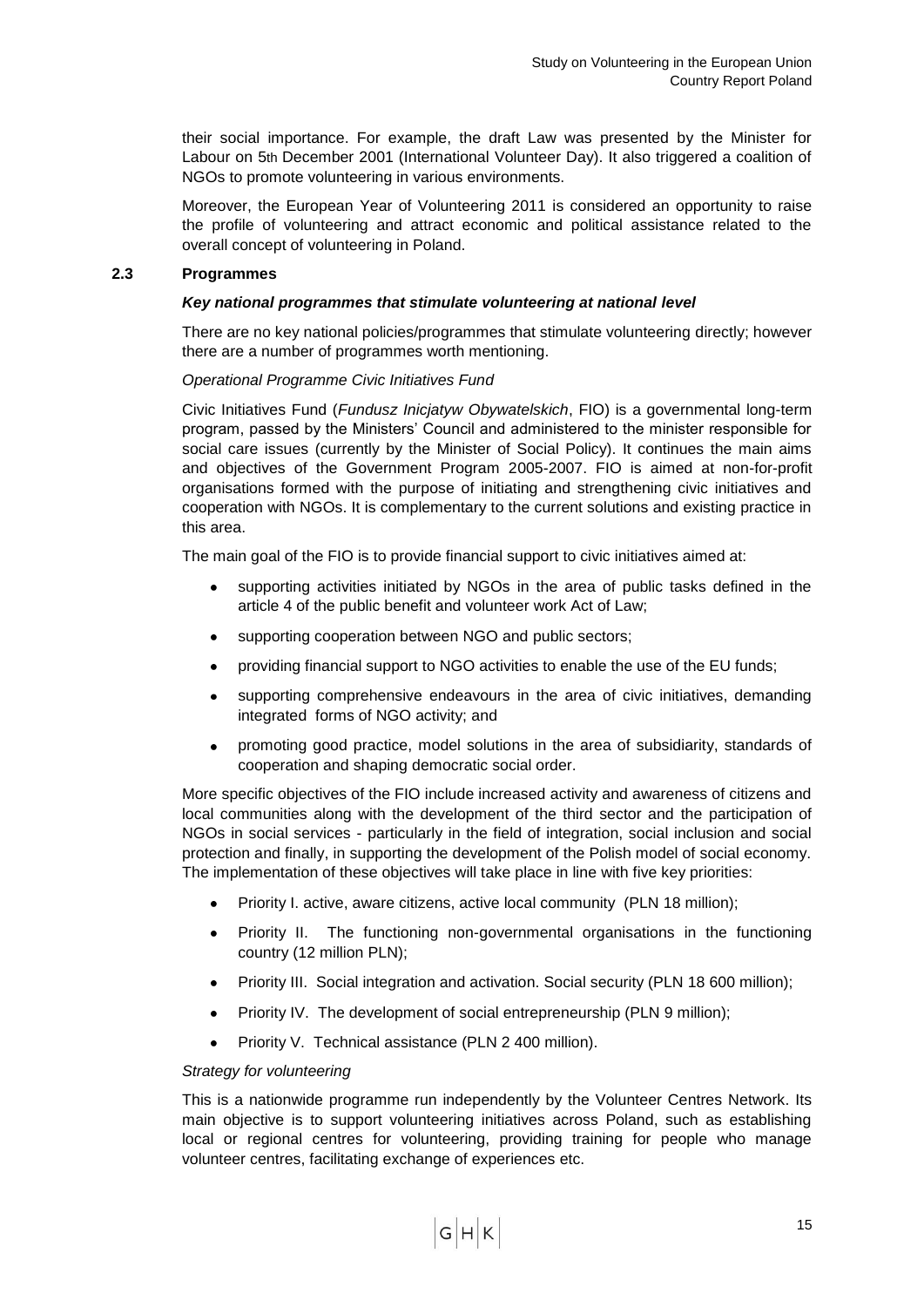## *Programmes promoting/supporting volunteering at regional and local level*

Most of the programmes that promote and encourage volunteering in Poland are run by the Volunteer Centres. Examples of projects and programmes for voluntary workers carried out by the Centres on the local level include:

• Student volunteering

The main aim of this program is to develop the knowledge and interests of pupils from primary schools and gymnasium in areas with populations of no more than 20 000 people. The programme is run by student volunteers who lead educational workshops in schools and in small towns and villages. Through participation in the programme student volunteers spend their time in an active and creative and can use this experience to transfer knowledge into practice.

This program was established in 2004-2005 by the Volunteer Centre in Warsaw supported by financial assistance from the Polish-American Freedom Foundation. More than 2 700 students were involved in 2 000 educational projects within this undertaking. As a result, approximately 30 000 pupils from 70 colleges benefited from the voluntary work. Since 2006 the programme has been carried out by "KLANZA" association.

Volunteering in business

It is the first program in Poland, which promotes 'corporate volunteering'. It encourages employee from companies and corporations to engage in volunteering. The main mission of this program is to build a local partnership between business, NGOs, and public institutions. The aim is to actively engage companies in solving problems within their local communities.

 $• 50 +$ 

This programme was carried out in 2006-2007 and was based on partnership cooperation with Regional Volunteer Centre in Elbląg. Its main goal is to promote volunteering among people who are 50 years and over and to develop a model for volunteering for this particular age group.

Volunteering in hospitals

This initiative promotes volunteers" engagement in children hospitals. Before joining the programme volunteers receive training and vaccinations. At the moment fours hospitals participate in this programme.

Volunteering in Social Assistance Centres (OPSs)

In July 2006, the Association of Volunteer Centre in Warsaw in partnership with the Volunteer Centre in Lublin, and Silesian Forum for Social Organisations KAFOS implemented a project in the Social Assistance Centres. It is co-financed by the European Union within the framework of the European Social Fund. The project is a continuation of the "Volunteering in OPS in Mazowsze" introduced in 1997 by the Volunteer Centre in Warsaw. The aim of the programme is to broaden the knowledge of social workers in the field of integration of voluntary action into the OPSs for people at risk of social exclusion. This objective will be achieved through a series of training courses, which provide the necessary knowledge and skills: diagnosing the needs of local communities, new methods of social work, the possibility of using volunteers" efforts to those at risk of social exclusion, methods of working with volunteers along with the legal aspects of volunteering. About 30 centres which never cooperated with volunteers will be invited to take a part in this project.

Colours of volunteering

"Colour of volunteering" is a competition for all volunteers and organisations to select a group of laureates among voluntary workers. Its first edition was in 2001, during the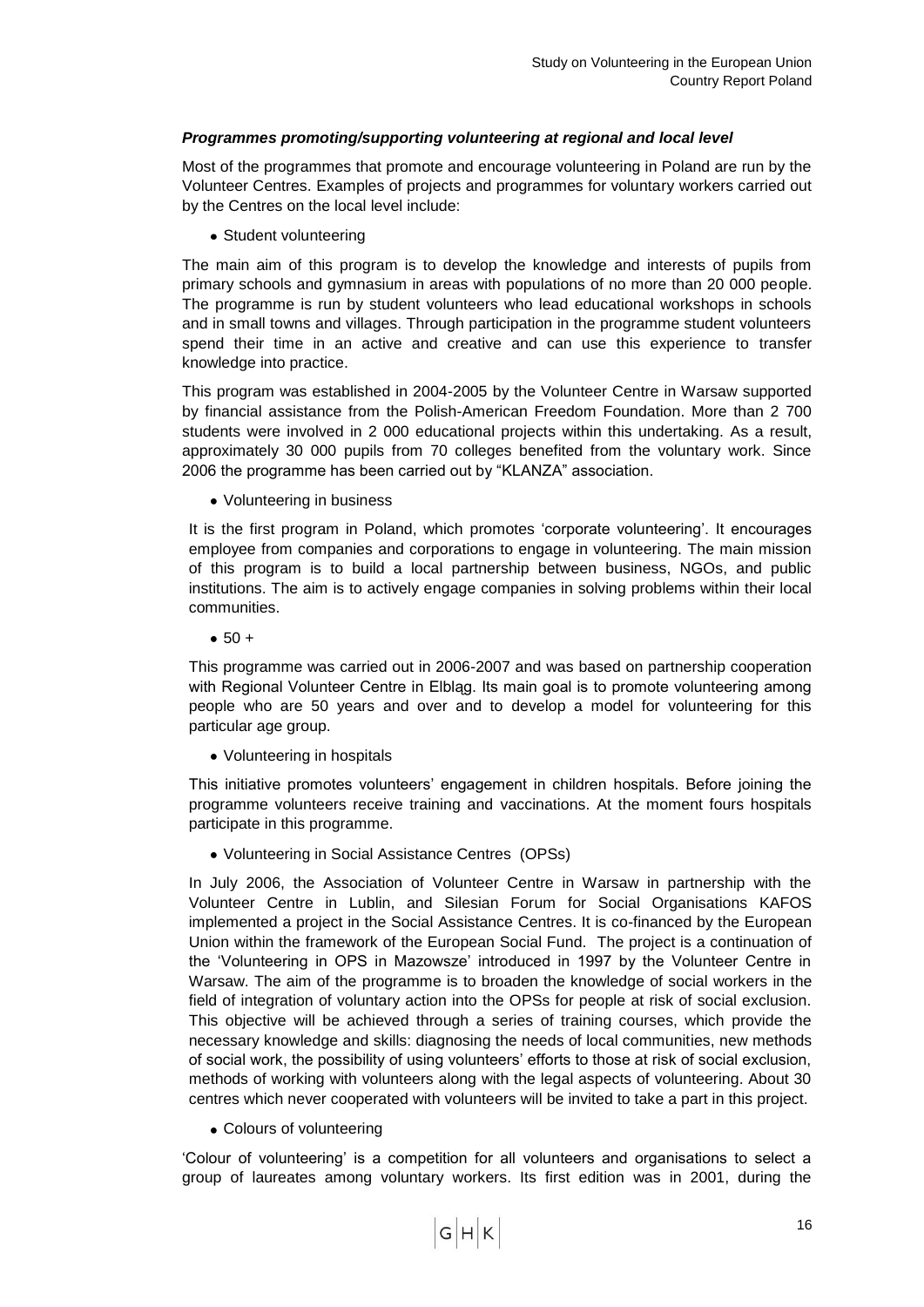International Day of Volunteering. Since then, volunteering activity has increased significantly not only in relatively established areas of volunteering (e.g. social care, ecology, education, health system), but also in areas such as administrative work, corporate volunteering, and within the context of specialist areas (e.g. translations or legal advice). Nominations can be award to individual volunteers, groups of volunteers or families. The final gala of the contest is broadcasted on public television.

First Job programme

The final example is the First Job programme led by public authorities. In 2004 young graduates were the group most at risk of unemployment (representing 45% of the population). In order to increase the employment opportunities for young people, an initiative called "First Job" was launched in Poland in 2002. Voluntary engagement was central to this programme along with offering information, vocational guidance and opportunities for job matching.

The main entities that were to benefit from the services of the "First Job" volunteers included: non-governmental organisations with regard to their statutory activities (particularly in terms of public benefit activity), public authorities (with the exception of their business activities) and subordinate units of the public authorities. The possibility to use a volunteer work in public administration appeared to be particularly important as some areas of responsibility within the government with high social importance suffer from lack of human resources (particularly skilled staff). As such the programme ended in 2005. Its rather limited popularity is by some attributed to low awareness among Polish youth of the idea of volunteering in early 2000s as well as of possible benefits volunteering can have on their future career prospects.

## *Programmes promoting/supporting volunteering at transnational level*

According to data published in 2006, four out of five support bodies interviewed within the framework of SPES project<sup>38</sup> carried out activities at an international level. The projects addressed the following issues: the establishment of new volunteer centres in Armenia and Russia to answer the needs of local populations; the exchange of experience; training courses; office visits and volunteer exchanges with European countries; youth programmes and the European Voluntary Service (as a part of Youth in Action Programme); collaboration with Kaliningrad, Lithuania, Estonia, the USA, Denmark, Ireland and countries sin the Baltic region.

## <span id="page-18-0"></span>**3 REGULATORY FRAMEWORK**

## <span id="page-18-1"></span>**3.1 General legal framework**

1

## *Specific legal framework which exists with respect to volunteering*

The Law on Public Benefit Activity and Volunteerism came into force in 2004 as the "NGO sector Constitution' which regulates the relationship between the public sector and the third sector. Its draft was first presented by a group of Polish associations and foundations in 2001 and again in 2002 following several years of discussion. After a series of amendments, the Law on Public Benefit Activity and Volunteerism was signed by the Ministry of Labour and Social Affairs and submitted to Parliament in 2003.

The Act on Benefit Activity and Volunteerism of 23 April 2003 is the most significant development in the Polish third sector which has had a direct impact on volunteering. It addresses several key issues from on NGO perspective. It defines the status criteria for

<sup>&</sup>lt;sup>38</sup> Centro di Servizio per il Volontariato del Lazio (SPES) coordinated the research on volunteering in 10 European countries. In Poland, the support bodies interviewed included: four Volunteer Centres (in Gdańsk, Warsaw, Elbląg, and Dzierżoniów) and the RC Foundation.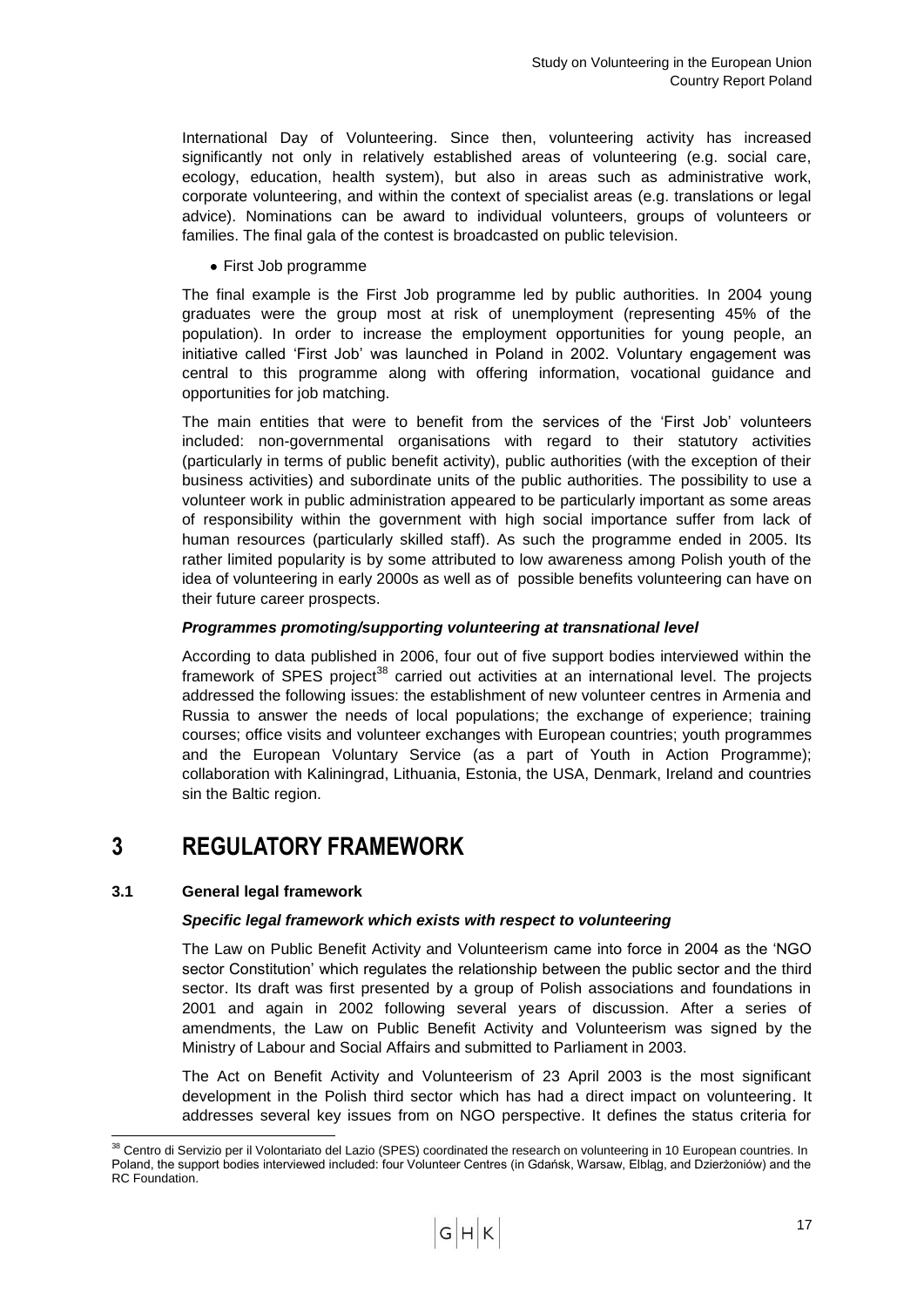Polish NGOs and provides a procedural framework for NGO cooperation with public authorities. In addition it introduces a version of the "1% mechanism" which means every citizen has a right to donate 1% of its income tax to a selected NGO. Finally, it sets specific provisions related to voluntary activities and represents a strong foundation for the development of volunteering in Poland.

One of the crucial terms introduced by the Act is the "public benefit work". The term is used for any activity in the general public concerning public tasks performed by NGOs, as well as religious unions and local authority associations. It should be noted that the scope of public tasks includes:

- social aid;
- charity work;
- activities aimed at people with disabilities;
- popularization and protection of consumers' rights;
- protection of natural environment and wildlife;
- protection of historic heritage, developing national, civil and cultural identity; and
- activities aimed at ethnic groups.

According to the Law, 'public benefit work' may take form of paid or unpaid activity. Paid public benefit work consists within the framework of tasks considered public, as part of objectives pursued by organisations in their statutory business, for which remuneration is charged.

Paid public benefit work also applies to the sale of products or services offered by the organisation. The provision is expected to guarantee the right to obtain profits by selling goods and services generated by the organisation's members. Paid public benefit work  $$ provided it fits within the limits defined by the Act shall not be subject to provisions of the Act of Law on business activity.

Provisions of the Act of Law also regulate the formation of public benefit organisations. Obtaining public benefit status results in an obligation to fulfil certain criteria. Amongst many, these are in relation to the area of activities the organisation is engaged in.

Public benefit organisations are required to furnish annual financial reports and narrative accounts on activities. These documents are made available to all interested entities.

Other principal laws that apply to non-profit entities include:

- Law on National Court Register of 20 August 1997;  $\bullet$
- Law on Assemblies of 5 July 1990;
- Law on Associations of 7 April 1989;
- Law on Foundations of 15 April 1984; and
- Law on Public Funds of 15 March 1933.

#### *Self-regulation in relation to volunteering*

There are no official forms of self-regulation in relation to volunteering in Poland other than those independently introduced by some NGOs. Rather accidentally, the Volunteer Centre in Warsaw adapted the Ethical Card of a Volunteer from the American materials that served as an inspiration for development of the Centre in Poland. Organisations began spontaneously implementing these rules in their work with volunteers. In consequence, it turned into an unofficial document that regulates the relations with voluntary workers.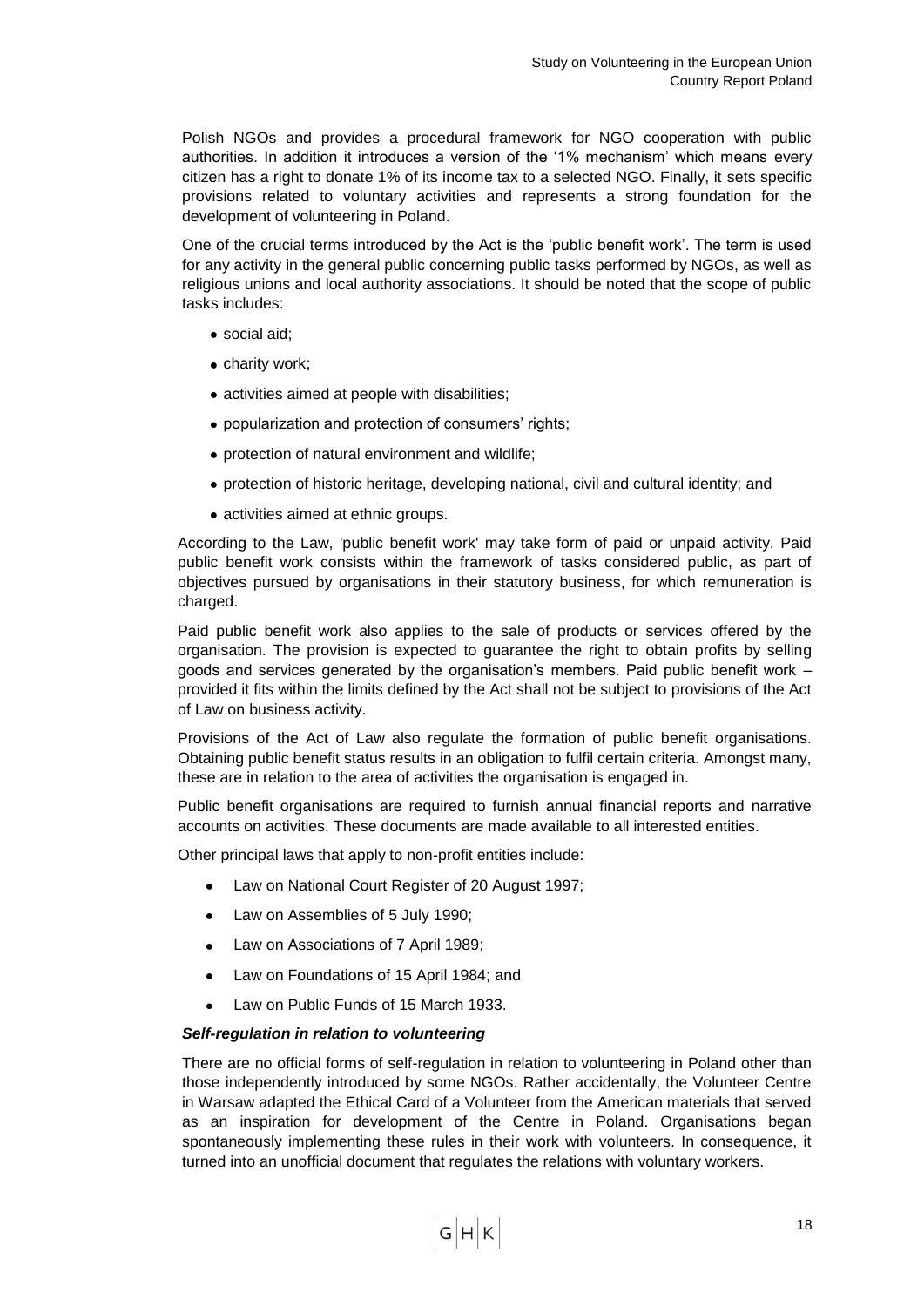## <span id="page-20-0"></span>**3.2 Legal framework for individual volunteers**

With regards to volunteers, the legal Act includes provisions concerning the legal status of their voluntary activity. The basis of cooperation with a volunteer is an agreement. It defines the scope, the manner, and the timeframe of providing benefits. The agreement contains a clause on allowing for the termination of voluntary work. In case of benefits provided for more than 30 days, the agreement should be prepared in writing. Upon the demand of the volunteer, the beneficiary shall be also obliged to issue a written confirmation and an opinion on benefits provided.

The law also includes a provision for foreign volunteers and volunteering in the framework of an international volunteer exchange. It is worth noting that the promotion and organisation of volunteering is listed as one of the field of action, as well as activities for European integration and the development of relations and cooperation among nations.

Still, despite the wide application of the law, volunteering may still take place outside the law within organisations that do not fulfil the required criteria. Under these circumstances, the general legal framework applies.

## *Provisions for specific categories*

Generally, it is recognised that a volunteer is a person who helps others free-of-charge under terms and conditions specified in the Act. Volunteering can be provided everywhere, in any field of life. The following individuals can serve as volunteers:

- the unemployed they are not deprived of status or social benefits;
- immigrants they are not required to obtain permission to volunteer in Poland;
- under-age persons provided, that they have written consent from their supervisors.

Currently, amendments to the Law are being discussed with regard to statutory distinction between performing volunteer work for the association and a member of the association. More specifically, the law would forbid volunteering by members of associations, who would not be allowed to sign volunteering contracts. Such provision demarcates volunteering as having an element of spontaneity, engagement on *ad hoc* basis, and the activity in associations as by its nature based on the permanent organisational structure. The proposed change is sometimes perceived as unjustified and led to a protest of some organisations (e.g. because it privileges volunteers over members of associations) $^{39}$ .

It is worth mentioning that when volunteering takes place in specific institutions such as education and care institutions as well as psychological-pedagogical clinics, the specific requirements for volunteers apply, which include majority and non-punishment for crimes.

No specific permission is required for an unemployed person when volunteering. Nevertheless, he/she should notify a relevant Labour Office on undertaking such activity (though it is not a legal obligation). In general, unemployed people are encouraged to volunteer and they are not deprived of their benefits when volunteering as long as they are able to demonstrate they are looking for employment and are available to start work.

### *Support schemes and incentives*

From the literature review and interviews it appears that there are no specific incentives for people to volunteer.

The main disadvantage from taking up voluntary activity relates to the benefits being suspended if a person chooses to volunteer abroad. For example, volunteers going abroad for longer than three months lose the right to receive family allowances. To re-start the

<sup>1</sup> <sup>39</sup> Zakład Badań Naukowych Polskiego Towarzystwa Socjologicznego (2008) Diagnosis of operating problems in the public benefit organisations - [a test report. PTS Warsaw.](http://209.85.227.132/translate_c?hl=en&sl=pl&u=http://www.pozytek.gov.pl/files/pozytek/sprawozdanie_z_ustawy/KBN/Raport%252015.XII.pdf&prev=/search%3Fq%3DDiagnoza%2Bproblem%25C3%25B3w%2Bfunkcjonowania%26hl%3Den%26sa%3DG&rurl=translate.google.co.uk&usg=ALkJrhi2rbYR2FuEgqTTtv1MdpAUmMtGMw)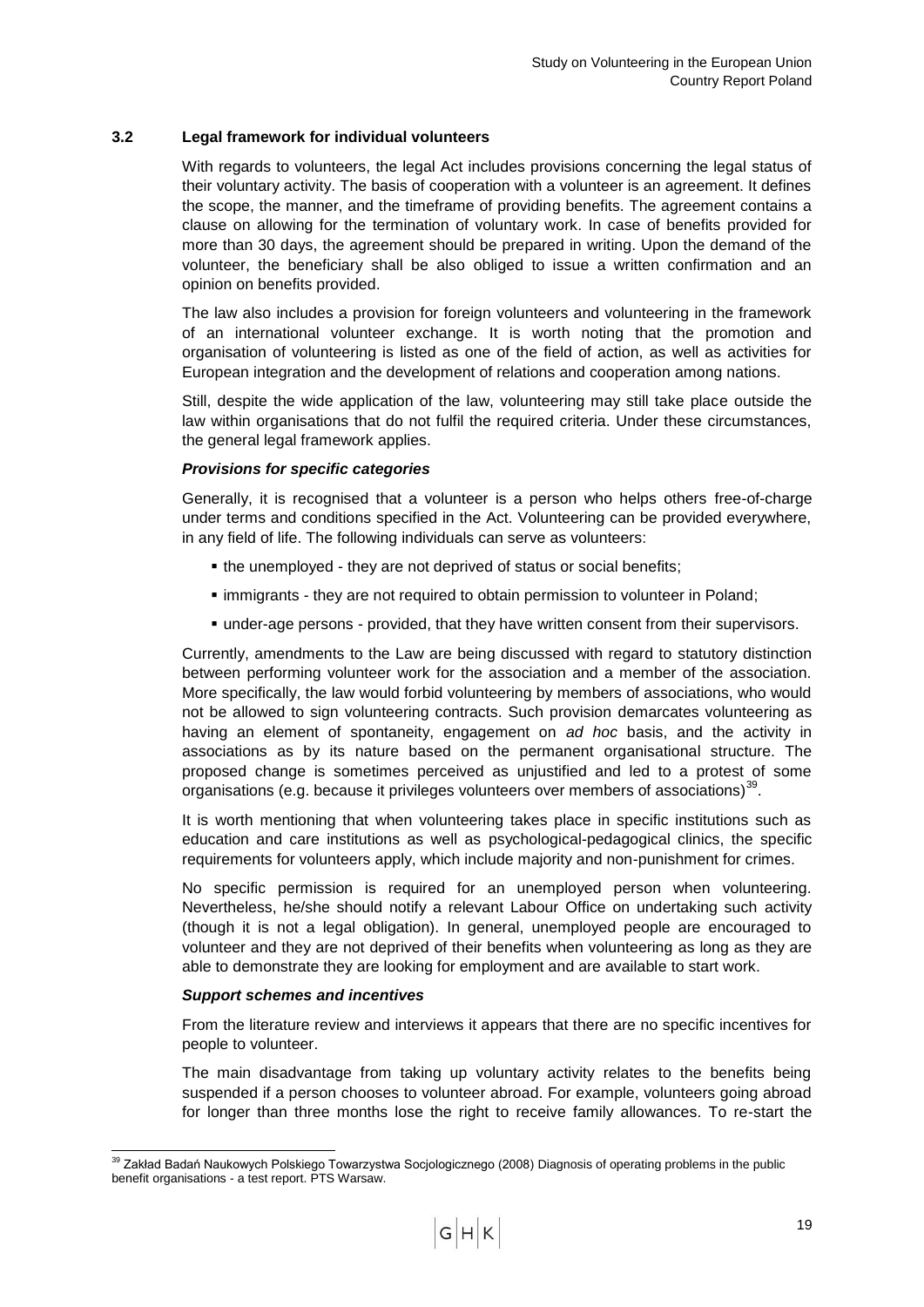payment, is necessary to submit a new application to the employer when the volunteer has returned. Moreover, young people with an unemployed or student status may lose their health insurance if they volunteer abroad for a long period of time.

Young people, whose parents are divorced, are entitled to a special allowance until they have finished studying. When volunteering, they also lose their allowance. Young people are entitled to receive orphans pension until the start of their studies, however they also lose their benefits if they go abroad as a volunteer for three months or more. It is important to note inconsistencies exist and volunteering and arrangements differ depending on whether the individuals is at school, university or wishing to leave the country to volunteer<sup>40</sup>.

### *Taxation rules on reimbursement of expenses for individual volunteers*

There are two groups of costs related to volunteering. One group is addressed by the Act on Public Benefit Activity and Volunteerism, which says that an organisation has to cover costs of business travelling (travelling to and from the place of providing benefits, accommodation, meals, and other relevant and documented expenses). Volunteers can resign from this entitlement.

The same law states that an organisation can reimburse the costs borne by a volunteer that are necessary to carry out a volunteering activity, apart from business travelling (e.g. tickets for public transport). Usually, NGOs benefiting from volunteer services reimburse most of the costs that occurred while volunteering. It should be noted that this at the discretion of the hosting organisation.

The costs reimbursed to a volunteer are not considered to be an income and thus they are not taxed. According to the Act on Personal Income Tax, travelling allowance is free from taxation to the amount specified in legal acts and regulations.

The only costs that can be treated as an income (though it is not being practiced) is the liability insurance provided to volunteers by some organisations. This will be addressed in amendments to the Act on Public Benefit Activity and Volunteerism in order not to be treated as an income for a volunteer.

## *Taxation rules on rewards or remuneration for individual volunteers*

As described in the AVSO (2005) study, there are no clear legislative provisions concerning taxation of the payments received by the volunteer. This means that it is up to the discretional decision of the Polish Finance Ministry. Up until now, usual practice has been that pocket money is not taxable; however, the matter is addressed on a case-by-case basis. In addition, host organisations are not obliged to pay social contributions for volunteers.

The NGOs" practise shows that non-financial awards granted to volunteers (e.g. statuettes, books) are not taxed.

## <span id="page-21-0"></span>**3.3 Legal framework for organisations engaging volunteers**

There is no legal obligation for organisations to notify the details of each volunteer to the public authorities / tax offices etc.

Associations, foundations, and other non-profit organisations are subject to the same taxes and to the same public and legal fees as all other legal entities (such as commercial law companies, enterprises, etc.). Therefore, tax benefits are granted not on the basis of an organisation"s legal status, but on its pursuit of specific public purposes. Tax exemptions

-

 $40$  Musiała, A. (2004) Facilitate voluntary activities – exploring the obstacles to young people's participation in voluntary activities. Research seminar papers on "How does the voluntary engagement of young people enhance their active citizenship and solidarity?", European Youth Centre, Budapest, 5 – 7 July 2004. Available from Internet: http://youth-

partnership.coe.int/export/sites/default/youth-

partnership/documents/EKCYP/Youth\_Policy/docs/Voluntary/booklet\_of\_papers.pdf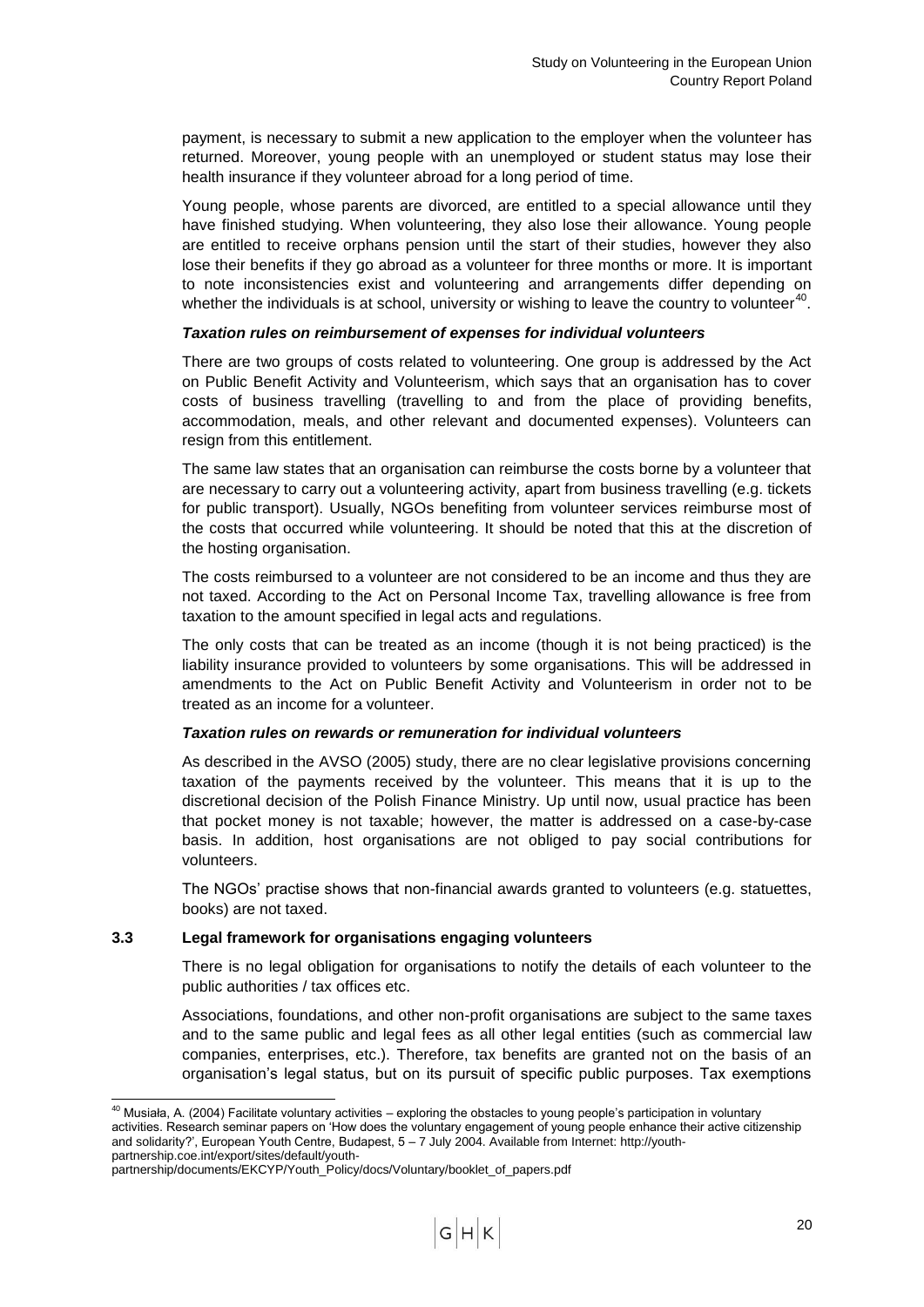apply to all legal personalities, including associations and foundations engaged in scientific and technical research, education, culture, sports and recreation, charity, health care, social welfare activities, vocational and social rehabilitation of the disabled, religious worship, environmental protection, and construction of roads, telecommunication networks and the water supply (Kurczewski, 1997).

The Law on Public Benefit Activity and Volunteerism defined a status of public benefit that can be granted to an organisation. The main privilege stemming from this status is the possibility of receiving 1% of income tax, which can be donated by an individual citizen. In addition, the following exemptions apply:

- **from income tax:**
- from real estate tax;
- **from civil law transactions; and**
- from treasure and court fees.

However, these are only exempt in relation to public benefit activity carried out by an organisation.

With regards to the taxation rules on income generated by non-profit activities of organisation, non-profit organisations engaged in education, health care, social welfare activities, sports, recreation and culture are exempt from the goods and services tax (VAT). In addition, foundations are exempt from court registration fees while associations are not.

The value of benefits provided by volunteers to legal persons is not considered as taxable income. Thus, legal entities that use such benefits are not obliged to reveal the income generated by volunteering and do not pay income tax. Accordingly, if the beneficiary of volunteered work is a private person or other organisational unit that is not entitled to such benefits in light of the law, the benefits provided by a volunteer are subject to taxation.

Non-profit organisations and other legal entities are also eligible to receive tax deductible donations. This assumes that they are engaged in a range of public activities and that their aims are not financial. In Poland, both individuals and corporations are eligible for tax deductions if the contributions support the following public causes: religious worship, charity, social care, public safety, national security, environmental protection, municipal housing and fire protection units; and scientific, educational, cultural, fitness and sporting activities, health, social welfare, vocational and social rehabilitation of the disabled, construction of roads and telecommunication networks and water supply.

Most of NGOs do not pay a tax from generated income if it is used for their statutory objectives. However, if they carry out an economic activity the income tax has to be paid. Membership fees, donations and financial resources coming from 1% mechanism are not taxed.

### <span id="page-22-0"></span>**3.4 Legal framework for profit-making organisations**

According to Article 42 of the Act on Public Benefit Activity and Volunteerism, voluntary activities can be performed on behalf of the following beneficiaries:

- NGOs whose statutory goals include the provision of public benefit activities, and  $\bullet$ who are registered in the National Court Register;
- public authorities (excluding those performing economic activities);  $\bullet$
- organisations controlled or supervised by public authorities.

Therefore, private organisations are not permitted to accept volunteers.

In terms of corporate volunteering, apart from the Act on Public Benefit Activity and Volunteering, applicable legal provisions can be found in the Civil Code (23 of April 1964)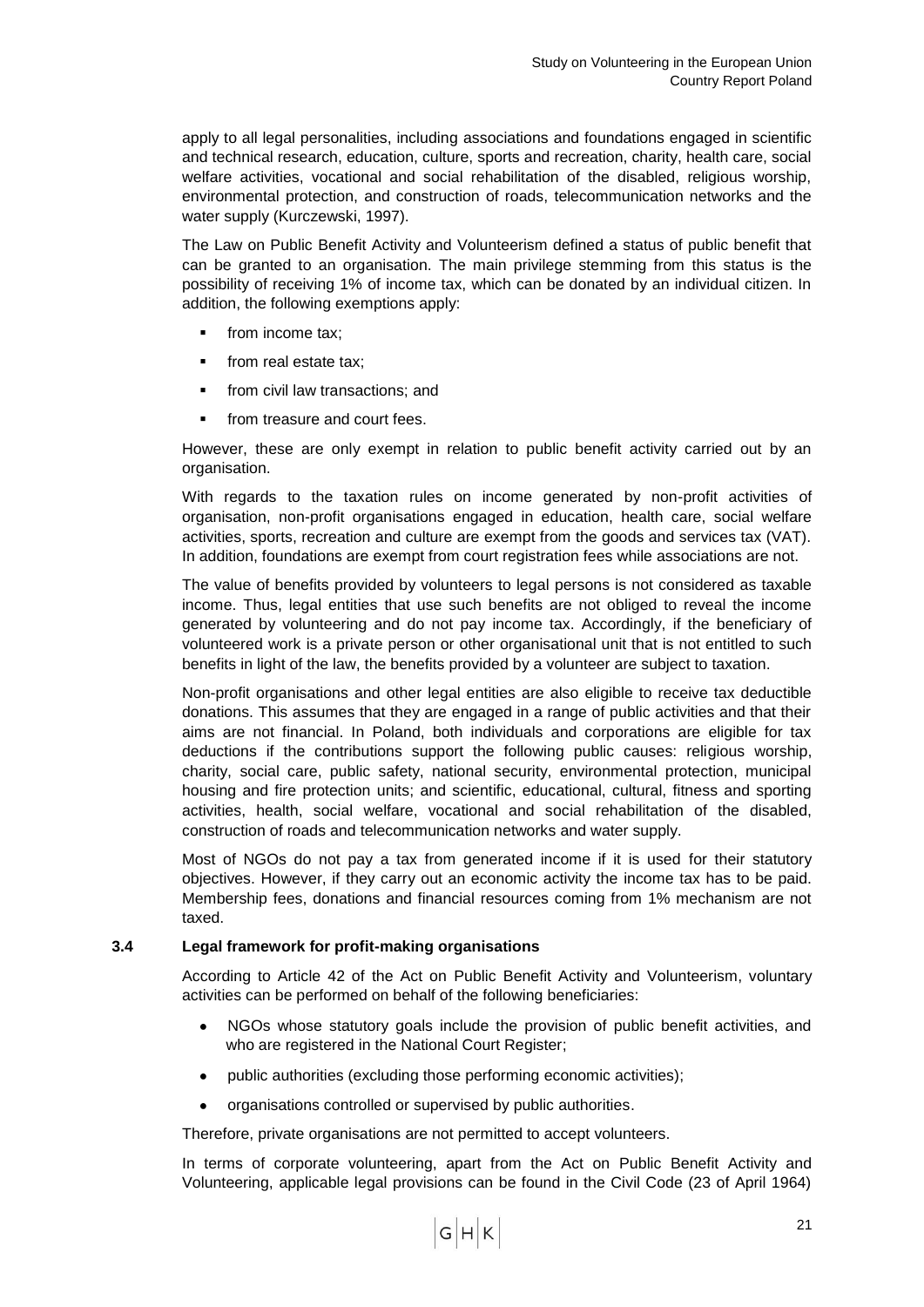and the Labour Code (26 June 1974). In addition, volunteering as such is referred to by a number of specific laws that may also apply to this new phenomenon among Polish business. The most important regulations include<sup>41</sup>:

- the Law of 28 July 1983 on the taxation of windfalls and donations;
- the Act of 7 September 1991 on the system of education;  $\bullet$
- the Law of 26 July 1991 on income tax from private persons;  $\bullet$
- the Law of 30 August 1991 on the health care premises;
- the Law of 15 February 1992 on income tax from legal persons;  $\bullet$
- the Law of 13 October 1998 on the system of social security;
- the Law of 17 December 1998 on pensions from the Social Insurance Fund;
- the Law of 30 October 2002 on the supply by way of accidents and occupational diseases arising in specific circumstances;
- the Law of 12 March 2004 on social assistance;
- the Law of 20 April 2004 on promotion of employment and labour market institutions; and
- the Law of 27 August 2004 on health care benefits funded from public sources, together with executing acts.

### <span id="page-23-0"></span>**3.5 Insurance and protection of volunteers**

The beneficiary shall be obliged to guarantee the appropriate personal safety measures determined by the type of benefits provided and related hazards. The beneficiary shall also notify the volunteer of any risk to health and safety stemming from the process of providing benefits, and on the rules of protection against occupational threats and hazards. The beneficiary may cover the costs of health insurance in case that the volunteer is not eligible for health care benefits by any other way<sup>42</sup>.

With respect to health care, it is regulated by Act of 23 January 2003 on common health care insurance in the National Health Fund. In this sense health care is available for Polish nationals residing in Poland and foreigners residing in Poland under a long-term visa with right to work and a permanent or temporally residence card. Foreign students and clergy can be insured freely. Children are automatically covered until they are 18 or up to 26 years if they are full time students $43$ .

Volunteers coming from abroad have no coverage in Poland. Therefore volunteers need to pay for any medical treatment and medication. Poland has several agreements concerning urgent medical care with certain countries (e.g. Albania, Austria, Belgium, Bulgaria Czech Republic, France, Greece, former Yugoslavia Countries, Luxemburg, Germany, Russia, Slovakia, Hungary, Sweden and United Kingdom)<sup>44</sup>.

1

<sup>&</sup>lt;sup>41</sup> Kamosa, P., Dorska, D. (2008)Selected Legal Aspect of Corporate Volunteering. Volunteer Centre Association. Available from Internet: http://www.wolontariat.biz.pl/var/resources/publications/PORADNIK\_www.pdf

<sup>42</sup> Department of Public Benefit. http://pozytek.gov.pl

<sup>43</sup> Association of Voluntary Service Organisations AVSO and European Volunteer Centre CEV (2005) Country Report on Legal Status of Volunteers in Poland. CEV & AVSO Project: Legal Status of Volunteers, Brussels. Available from Internet: http://www.cev.be/data/File/Poland\_legalstatus.pdf

<sup>44</sup> Association of Voluntary Service Organisations AVSO and European Volunteer Centre CEV (2005) Country Report on Legal Status of Volunteers in Poland. CEV & AVSO Project: Legal Status of Volunteers, Brussels. Available from Internet: http://www.cev.be/data/File/Poland\_legalstatus.pdf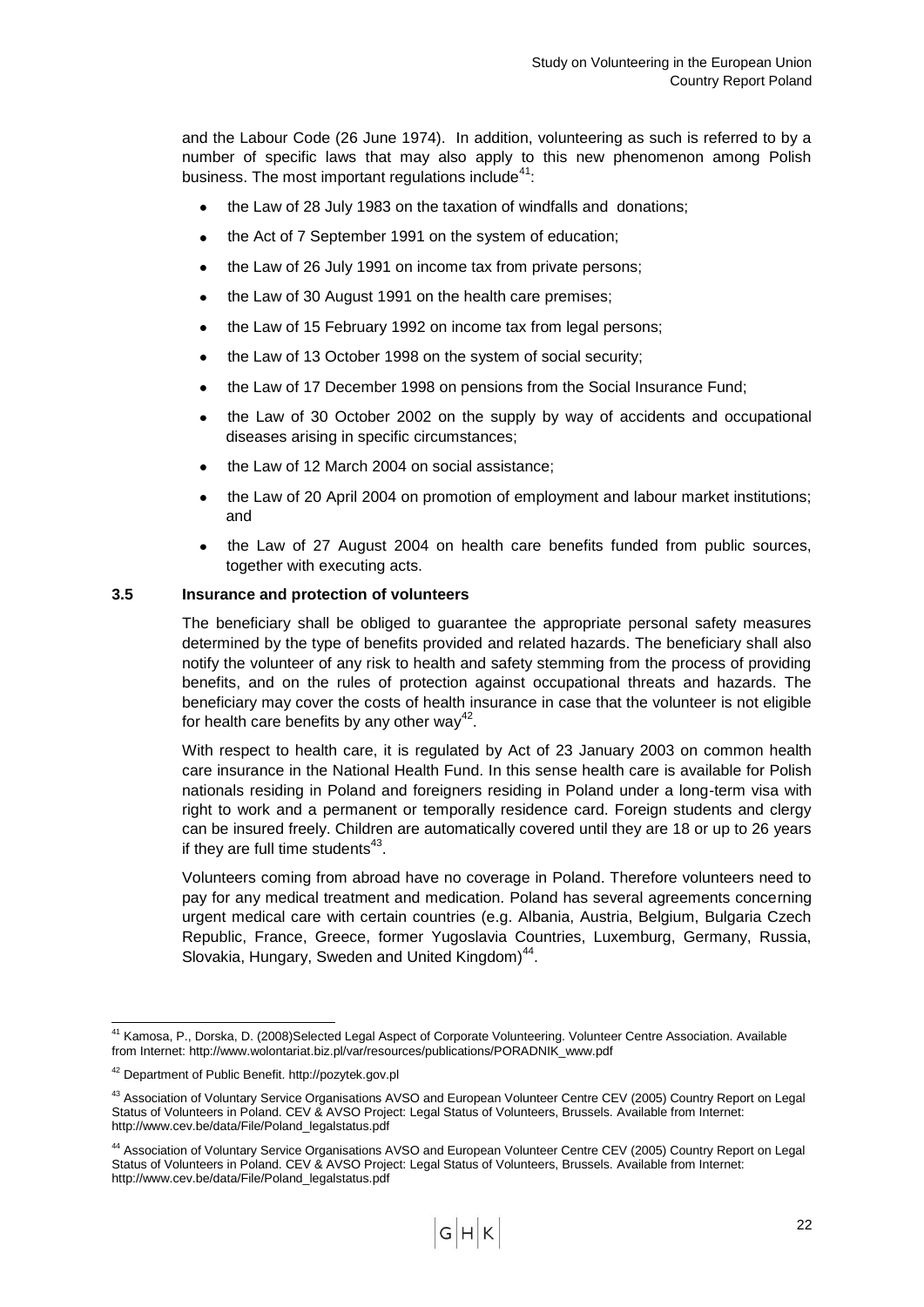Outside the framework of the Law, the protection of volunteers against risks of accident, illness and third party liability related to their volunteer activity depends on the organisation. If the organisation does not offer insurance, the volunteer should provide it for his or her personal and others security.

A volunteer is also entitled to casualty insurance that should be provided by an organisation benefiting from his/her services when they are provided for a period not longer than 30 days. After 30 days, a volunteer is covered by a national health care insurance system. The Law also allows that a volunteer can exempt the organisations entirely or partially from these obligations.

The liability insurance is not addressed by the Law, which is considered as an important gap, which should be addressed in amendments to the legal framework concerning volunteers. A special legal decree regulates this issue only if volunteering takes place at education and care institutions (*placówki opiekuńczo-wychowawcze*). In such case, the director of the institution must insure a volunteer from personal liability for damages occurred during work.

In the context of corporate volunteering, it is the employer who is responsible for a volunteer (e.g. in terms of providing him/her with insurance).

## <span id="page-24-0"></span>**4 ECONOMIC DIMENSION OF VOLUNTEERING**

## <span id="page-24-1"></span>**4.1 Funding arrangements for volunteering**

## *National budget allocated to volunteering*

There is no available on the amount of the national budget allocated to volunteering on an annual basis. But over the past years the financial assistance provided to NGOs by local self-governments has been increasing in Poland. Funds transferred by community councils (*gminy*) to NGOs in 2008 were 57% higher than in 2003. At a more local level (towns and cities), the vast part of subsidies is allocated to social welfare. In rural areas sport clubs are the main beneficiaries of such financial assistance representing on average 38% of their income. According to the recent research, financial sources to NGOs during budget year 2006 were provided by 68.4% of community councils<sup>45</sup>.

There is no data available on any tensions between the rules on state aid and the allocation of grants, subsidies and other donations.

## *Sources of funding for voluntary organisations*

According to the 2007 Klon/Jawor, sources of funding of NGO activity is as follows:

- **membership fees;**
- **-** local authority sources;
- **donations from private individuals;**
- donations from institutions and firms; and
- **governmental sources.**

1

Generally speaking, the average NGO accesses three main sources of income. It is worth highlighting that the growth of public sources (national and international) has increased from 33% in 2005 to 56% in 2007. This growth is largely related to the availability of EU funds. NGOs participate in competition for grants in policy areas related to the labour market, human resources, research and development, science and culture-oriented

<sup>&</sup>lt;sup>45</sup> Herbst J. (2008) Współpraca organizacji pozarządowych i administracji publicznej w Polsce 2008 – cztery lata po. Stowarzyszenie Klon/Jawor, Warszawa.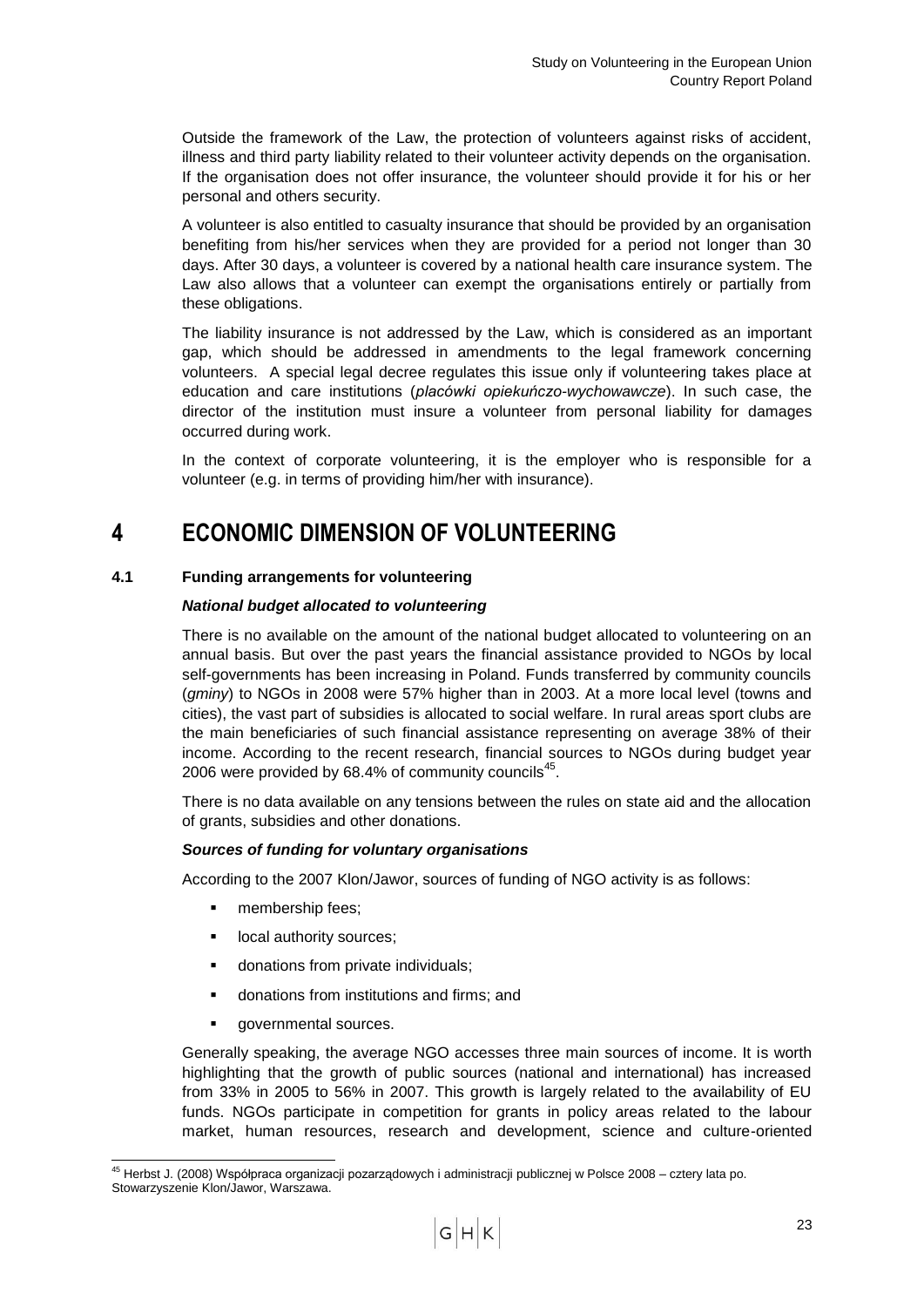components of structural and developmental programmes financed by the EU. In general, the non-governmental sector is to a large extent funded by public money<sup>46</sup>.

In terms of the 1% tax donation discussed above, in 2005 its overall contribution to the third sector amounted to 0.7%. Whilst this contribution has increased over the past four years, by comparison to other countries that have introduced a similar solution, the results are still unsatisfactory.

There are no problems reported that stem from the transparency of funding arrangements. Since the introduction of the Law on Public Benefit Activity and Volunteerism, almost all public benefit organisations declared that the legal requirements related to reporting have improved transparency and trustworthiness. At the same time, Poland"s integration with the EU and ensuing new sources of funding have forced NGOs to keep some standards with regard to professionalism, transparency, financial records etc. to get European funds.

## *Social Services of General Interest (SSGI)*

There is no information regarding the share of non-profit organisations successfully tendering for the provision of public contracts.

Whereas there is no clear reference to SSGI, according to the latest data organisations that concentrate their activities solely in social services account for 10% (4 500) of the whole third sector. However 15% of organisations declare that one of their main activities is the area of social assistance. In summary, one could deduce that every fourth third sector organisation in Poland operates in social services<sup>47</sup>.

Social assistance in Poland is organised by units of central and local administration in cooperation with organisations such as foundations, associations, the Catholic Church, other churches, religious groups, employers and both individuals of the general public and and legal persons. The majority of services are provided by social assistance centres (in municipalities and communes) and district (*powiat*) centres for family support. They are responsible for payment of cash benefits as well as non-financial assistance. Regional social policy centres focus on cooperation with providers and organisers of social assistance (for example NGOs). NGOs provide services such as: shelters for the homeless, homes for single mothers, day-care homes and other support centres, and many others.

The Operational Programme Civic Initiatives Fund aims to increase a share of NGOs and religious organisations carrying out a public benefit activity in realisation of public tasks. However, it appears that NGOs are still not considered as potential partners of public administration providing social services. Moreover, the strategy towards the public social welfare system seems to favour the commercialisation of social services over partnerships between public and non-profit providers in social welfare delivery. According to the research carried out in 2003 by the Institute by Public Affairs, the reluctance among public authorities to contract new or existing social services stems from a range of responsibilities they are obliged to fulfil in this process. For instance, they must specify which of the tasks can be taken over by NGOs; describe the features of the particular service (if new) as well as methods and conditions for its implementation and control. It is also obligatory to prepare a good specification with a range of a particular task and define expected standards of a particular service. Also the procedures and criteria of selection of the best offer remain problematic, as well as the issue of conflict between the price and the quality of a particular service, control and evaluation. It is worth noting that with regard to social assistance there

1

<sup>46</sup> Podstawowe dane o finansach sektora (2008), Stowarzyszenie Klon/Jawor. Zakład Badań Naukowych Polskiego Towarzystwa Socjologicznego (2008[\) Diagnosis of operating problems in the public benefit organisations -](http://209.85.227.132/translate_c?hl=en&sl=pl&u=http://www.pozytek.gov.pl/files/pozytek/sprawozdanie_z_ustawy/KBN/Raport%252015.XII.pdf&prev=/search%3Fq%3DDiagnoza%2Bproblem%25C3%25B3w%2Bfunkcjonowania%26hl%3Den%26sa%3DG&rurl=translate.google.co.uk&usg=ALkJrhi2rbYR2FuEgqTTtv1MdpAUmMtGMw) a test report. PTS [Warsaw](http://209.85.227.132/translate_c?hl=en&sl=pl&u=http://www.pozytek.gov.pl/files/pozytek/sprawozdanie_z_ustawy/KBN/Raport%252015.XII.pdf&prev=/search%3Fq%3DDiagnoza%2Bproblem%25C3%25B3w%2Bfunkcjonowania%26hl%3Den%26sa%3DG&rurl=translate.google.co.uk&usg=ALkJrhi2rbYR2FuEgqTTtv1MdpAUmMtGMw).

<sup>&</sup>lt;sup>47</sup> Herbst, J (2004) Wewnętrzne zróżnicowanie sektora. Podstawowe fakty o branżach sektora

organizacji pozarządowych w Polsce. Pomoc społeczna, usługi socjalne. In: Raport z badania "Kondycja sektora organizacji pozarządowych w Polsce 2004".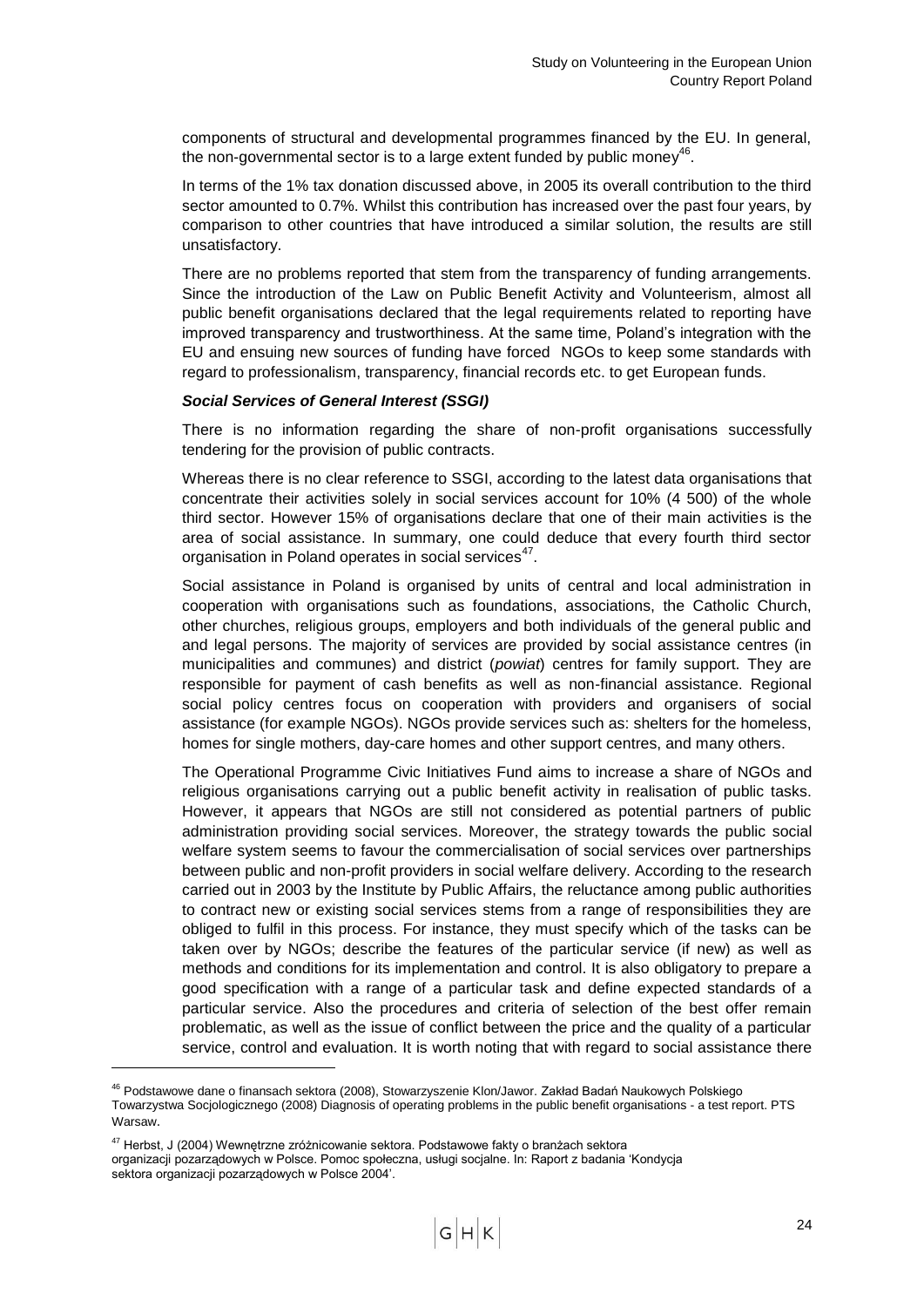are no standards for services provided for people in need. The only exceptions are the legally defined amount of financial benefits and the basic norms for functioning of the social assistance centres (Law of on Social Assistance).

In general, however, a trend towards gradual commissioning of the provision of public services to non-profit organisations can be noticed.

There is no data available on the share of voluntary labour in SSGIs.

While there is limited data available, according to Klon/Jawor Association survey, the share of Polish population which considers non-profit organisations more efficient in providing assistance than state institution is decreasing. In 2007, 52% of respondents agreed with this opinion, while in 2004 the percentage was 65%. At the same time, however, the number of Polish people who believe NGOs have a role to play in solving problems in local community increased<sup>48</sup>.

The Act on Public Benefit Activity and Volunteerism (2003) regulates the principles and forms of inter-sector cooperation. It introduced the commissioning of organisations for public sector activity and public benefit organisation as well as extended the category of entities that can offer social services to specific groups and solutions to specific problems. The Law also facilitated the access of certain categories of NGOs to paid implementation of public works and contracting of services. More specifically, it defined the basis for commissioning NGOs for public tasks, and made it possible for NGOs to pursue their own initiatives with respect to tendering for the implementation of such tasks.

There are also new procurement rules that are now being discussed, which address specific situations when public calls for tenders can be omitted. In January 2009, the Council of Ministers adopted a draft law amending the Law on Public Benefit Activity. The draft amendment of the Act provides for facilitating the commissioning of public tasks to NGOs. In cases related to natural disasters, accidents and technical breakdowns it will be possible to derogate from the procedure of open competition for tenders. In accordance with the Act, the Prime Minister will be able to delegate the task to an NGO without an open competition when it is essential for the protection of health or life or significant public interest. In terms of actions on civil protection and rescue, the new rules will also allow the Minister of Internal Affairs and Administration to bypass the process regarding specializing associations and the Red Cross. In addition, local authorities will be able to delegate public tasks to NGOs without open competition, where the amount of funding or financing shall not exceed PLN 10 000, and the period of implementation of tasks shall be no longer than 30 days.

Stakeholders did not report any impacts on volunteering stemming from the current rules in relation to SSGI.

## <span id="page-26-0"></span>**4.2 Economic value of volunteering**

1

### *Income generated through volunteering*

According to the study carried out by the Johns Hopkins University, in 1997 an estimated 16% of the adult population reported contributing their time to NGOs. This can be translated into employment equivalent to 20 473 full time employees.

It terms of employment levels in NGOs this has increased to 111 460 full-time jobs (paid employees and volunteers), or 1.2% of the total employment in the country. The estimated economic value of volunteering is calculated by multiplying the number of full-time

<sup>&</sup>lt;sup>48</sup> Available from Internet: http://www.portal.ngo.pl/files/civicpedia.pl/public/raporty/3w-wolont\_filant\_internet.pdf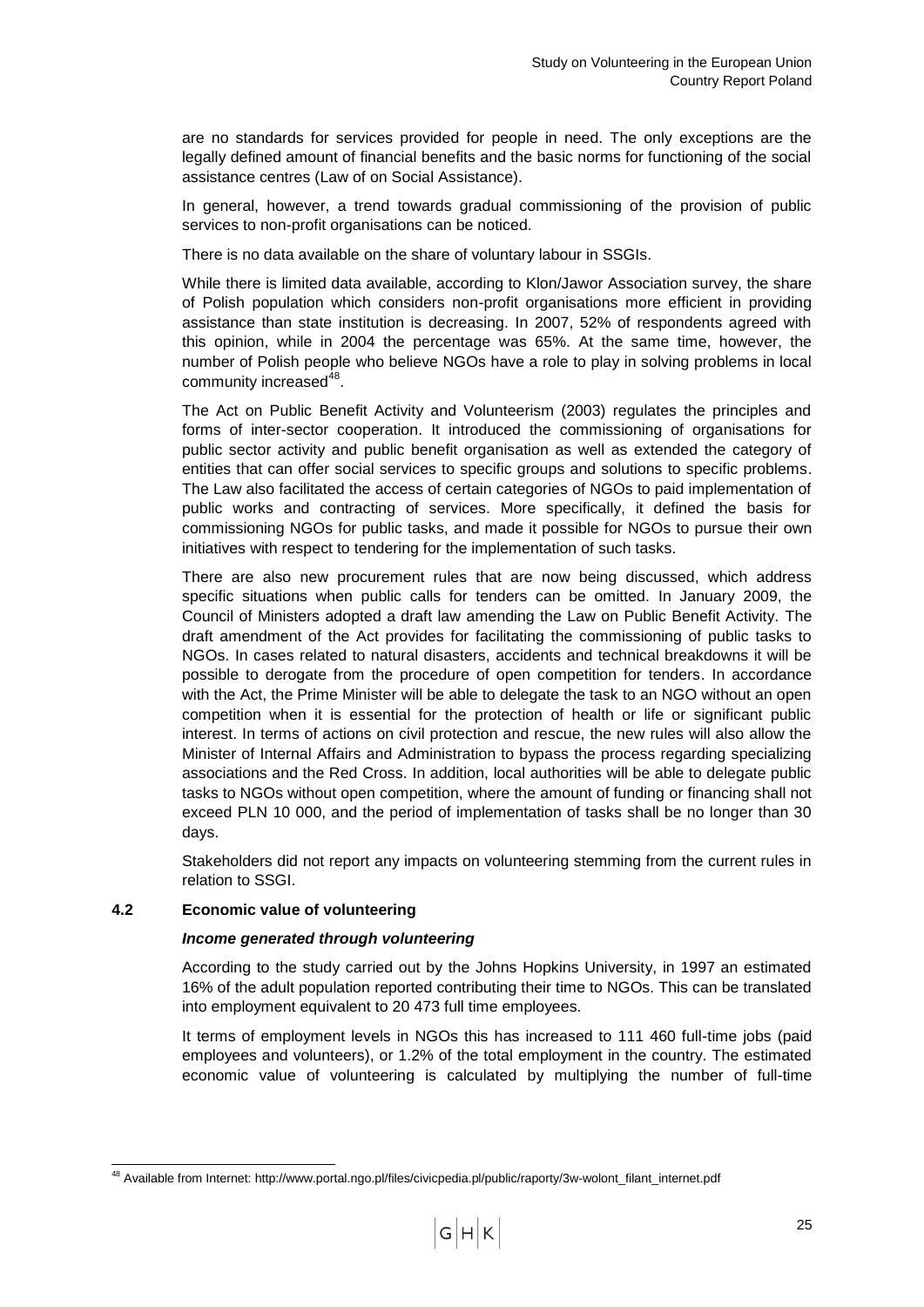equivalent employees (volunteers) by the average wage in the particular industry. This amounts to US  $$150.8$  million<sup>49</sup>.

## *Economic value of volunteering*

According to the VIVA research method, the average ratio of costs to benefits related to the implementation of four programs carried out by the largest public benefit organisations was 1: 2.62. When compared to a study carried out in the UK (based on eight NGOs) where the average ratio was 1: 5.7, it could be assumed the benefit from volunteering is two times smaller in Poland. However, such conclusion offers only a partial illustration of the reality due to the fact there are numerous cases where volunteer activity does not involve any costs and therefore constitutes a full benefit<sup>50</sup>.

## *Value of volunteering work as a share of GDP*

Volunteer work is considered as NGOs" input and there is no governmental algorithm calculating the income generated through volunteering.

## *Issues of service substitution and job substitution*

There is no information available on the perceived level of risk that certain volunteering activities are in part replacing services to be provided by the state (service substitution).

With regard to the risk of job substitution, volunteering in Poland has been loosely interpreted as a stage or internship used as an opportunity to gain professional experience. When medical students wish to specialise in a specific medical area, a period of specific training for approximately four years must be completed. Due to limited availability of spaces available for medical students in hospitals, many future doctors perform this period of training for free and are therefore referred to as volunteers. Similar practice occurs in the legal profession where law graduates often spend a period of time volunteering in a court of justice for example. These individuals are also referred to as volunteers<sup>51</sup>.

In general, however, replacing paid employees with volunteers is perceived as existing but marginal problem in Poland.

## <span id="page-27-0"></span>**5 SOCIAL AND CULTURAL DIMENSION OF VOLUNTEERING**

## <span id="page-27-1"></span>**5.1 Key benefits for volunteers, the community and direct beneficiaries**

From an individual volunteer perspective, the added value of volunteering enhances social solidarity and shared responsibility for local affairs.

From a community perspective volunteering breaks down the negative tendencies in society and contributes towards building social relations at a micro level (community and family bonds). Volunteering also creates a local network of interpersonal relationships is a way of integrating the local community.

The main benefits from a direct beneficiary's perspective include:

- promoting the organisation in the local community;
- increasing levels of trustworthiness in NGO and public institutions;  $\bullet$
- broadening the scope of services provided by the organisation;

<sup>1</sup> <sup>49</sup> Comparative Nonprofit Sector Project. 2004. The Johns Hopkins University. Baltimore, Maryland. Last updated 10 Mar 2005. Available from Internet: http://www.jhu.edu/cnp/research.html

<sup>&</sup>lt;sup>50</sup> Frieske, K. W. (2006) Economic meaning of volunteering. In Economic side of philanthropy, Expertise for the Ministry of Labour and Social Policy. Warsaw: Institute of Labour and Social Affairs.

<sup>51</sup> Musiała (2004).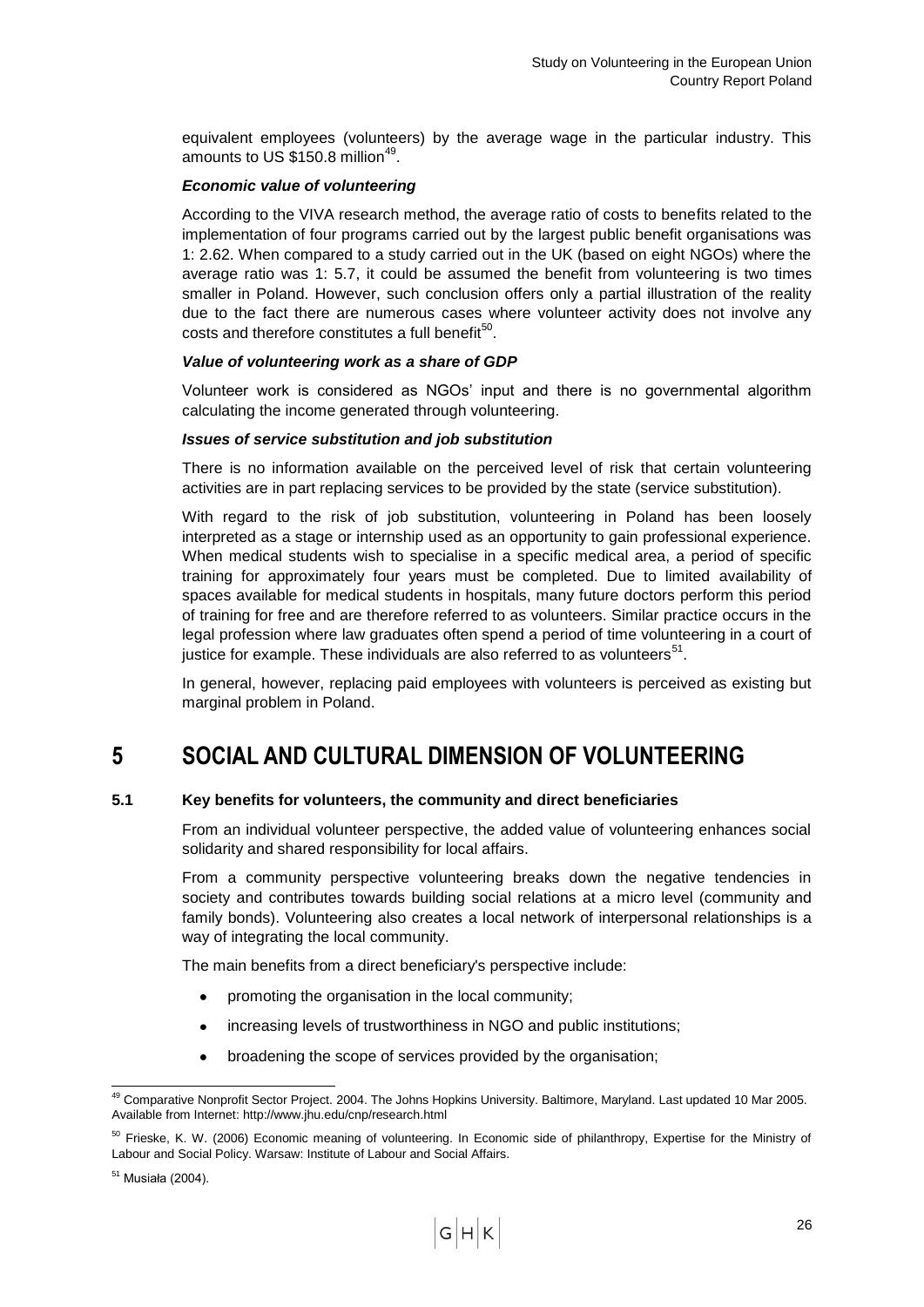- creating new ideas and fresh views on everyday matters;
- benefiting from the motivation and enthusiasm of volunteers; and  $\bullet$
- savings on labour costs.

## <span id="page-28-0"></span>**5.2 Factors that motivate individuals to volunteer**

A large proportion of the Polish population (60.7%) who participate in volunteering and philanthropy are motivated by their religious, moral, and political views to help others. Other motives reveal a more pragmatic approach towards volunteering. This includes contribution for the reason that it may be reciprocated in the future, for the pleasure of volunteering and helping others, or out of interest<sup>52</sup>.

When divided into age groups, the main inspiration for volunteering differentiates as follows:

- Youth volunteers are more motivated by educational benefits, professional experience, developing their own identity, exploring career pathways and destinations, being engaged in real experiences;
- Middle-aged volunteers are more motivated by factors of self-fulfilment,  $\bullet$ volunteering as a counter-reaction to stress at work, as an alternative to everyday hardships and as a way to develop/retain an realistic outlook on life;
- Pensioners are motivated by the need to stay active, share experience and  $\bullet$ knowledge, maintain contact with people and explore new passions and past times.

## <span id="page-28-1"></span>**6 VOLUNTEERING IN THE CONTEXT OF EDUCATION AND TRAINING**

## <span id="page-28-2"></span>**6.1 Recognition of volunteers' skills and competences within the national educational and training system**

Volunteers" skills and competences are not accredited/recognised within the context of a national educational and training system. Only recently, voluntary experience is becoming recognised and promoted at schools on individual basis.

There is no national strategy to support the recognition of volunteering throughout the different levels of education. Various solutions are implemented independently by schools and universities.

The role of volunteering could be encouraged through various certified courses and/or by awarding credits through the European Credit Transfer System. In some universities volunteering is encouraged as a part of an obligatory internship. There are also pilot programmes being developed by educational institutions that allow volunteering as a choice among non-compulsory courses for students.

### <span id="page-28-3"></span>**6.2 Education and training opportunities for volunteers**

1

According to Article 43 of the Law on Public Benefit Activity and Volunteerism, a volunteer must be qualified and conform to all requirements appropriate in the light of the type and scope of benefits provided (especially when the duty of such qualifications stems from separate legal provisions, e.g. in case of medical services to homeless people). In reality, however, volunteers are not required to hold specific qualifications, professional experience, language or computer skills in order to participate in volunteering activity.

The main (and only) bodies that specialise in providing training for volunteers are the Volunteer Centres in Poland. These centres organise sessions for both volunteers and

<sup>&</sup>lt;sup>52</sup> Civicpedia. Available from Internet: http://www.portal.ngo.pl/files/civicpedia.pl/public/raporty/3w-wolont\_filant\_internet.pdf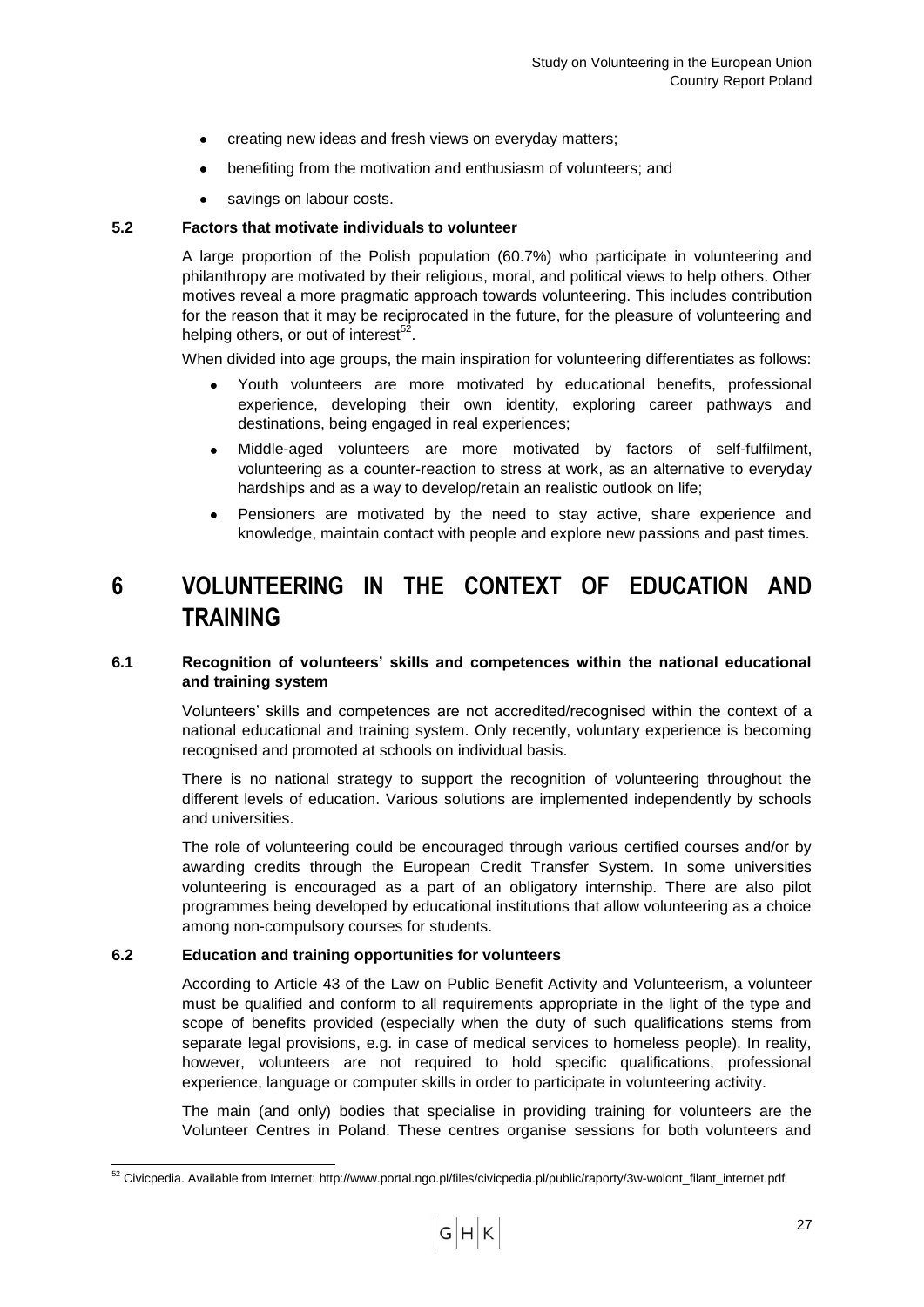coordinators of volunteering. During the training volunteers are familiarised with the concept of volunteering as well as the functioning of Regional Volunteer Centres. The following issues are usually then discussed:

- definition of volunteering;
- types and forms of volunteer work;  $\bullet$
- motivation of volunteers to voluntary work;  $\bullet$
- characteristics of volunteer-friendly organisation;
- the Charter of Volunteers, Volunteers Ethical Charter;  $\bullet$
- regional activities of the Volunteer Centre and Volunteer Centre Networks;  $\bullet$
- legal aspects of voluntary service (in this issue of 'agreement').  $\bullet$

Training coordinators are responsible for acquainting people with the relevant principles of volunteering and directing the work of volunteers in the broader context of the organisation and of the Regional Volunteer Centres. Training for coordinators usually includes:

- definition of volunteering;
- $\bullet$ types of volunteer work;
- motivation of volunteers to work;  $\bullet$
- characteristics of volunteer-friendly organisation;
- recruiting volunteers;
- individual program of volunteering and contract;
- how to reward volunteers;
- legal aspects of voluntary service (in this issue of 'agreement' with a volunteer);  $\bullet$
- Volunteers" Ethical Charter.  $\bullet$

Individuals who complete the training receive a certificate and are awarded status of 'Coordinator of the volunteers' work'.

## <span id="page-29-0"></span>**7 EU POLICIES AND VOLUNTEERING**

The involvement of the EU in the third sector is generally accepted among stakeholders.

Through Poland"s accession to the EU, third sector social services organisations dealing with employment policy became active social policy agents for long term unemployed clients of public social services<sup>53</sup>. The involvement of the EU in the third sector is generally perceived by its representatives as having a positive influence on the status of the sector.

Action 2 of Youth in Action programme, European Volunteering (EVS), is increasingly popular among Polish volunteers. According to statistical data, the number of EVS volunteers grew from 47 people in 2000 to 1000 in 2009. The most popular countries chosen as destination by volunteers are the UK, Germany, Spain and France. However, a growing interest can be also noticed towards visiting Eastern Europe and Caucasus (e.g. Russia, Moldova, Georgia, Armenia) and Scandinavia.

<sup>1</sup> <sup>53</sup> Quoted from Krzyszkowski, J. (2008) Third Sector Organisations in Social Services in Poland: Old Problems and New Challenges. Institute of Sociology, Łódź University, Poland.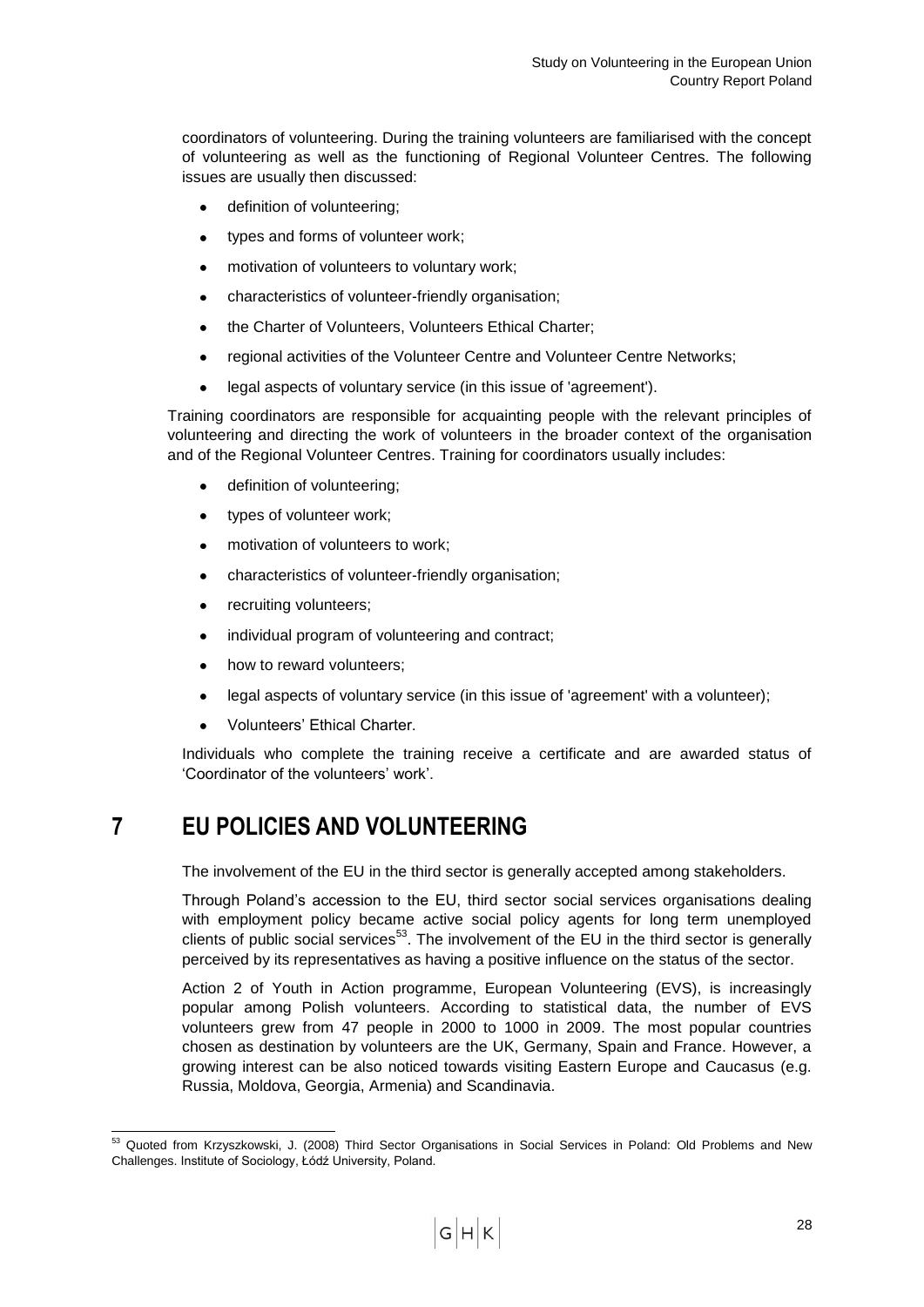The programme is directed mainly to youth with lower chances that do not qualify to other European programmes, such as Socrates. The motivation for young volunteers to go abroad is usually their willingness to discover new cultures, to learn a language, to test themselves, etc. Within EVS, they provide their services as social workers, supporting protection of national cultural heritage, at nurseries/social assistance houses, in ecologyrelated programmes, and in other fields. As for the beneficiaries of their voluntary work (80% of which are NGOs), they underline the value of new ideas, new perspectives, different culture and breaking cultural barriers as main advantages from accepting European volunteers. In addition, the so-called soft competences (e.g. intercultural, social, civil responsibility) that can be developed through European Volunteering are becoming gradually appreciated by some employers (mainly international organisations).

The key challenges observed when implementing the programme in Poland included:

- **IDOM Deparation of volunteers;**
- problems with reaching disadvantaged youth and preferences among beneficiaries to accept more skilled candidates;
- **F** regulation of social insurance for volunteers;
- **taxation rules regarding pocket money received by volunteers (it can be taxed);**
- lack of special status for foreign volunteers in Poland; and
- short-term enthusiasm on the part of beneficiaries (e.g. discouraged by a necessity to prepare a plan of activities for a volunteer).

The budget assigned to European Volunteering in 2009 was about EUR 2.5 million.

There is no data available on the impact of the EU policies on active citizenship, education and training, the internal market, competition or taxation on volunteering.

With regards to future EU policies, stakeholders feel that it is important to raise awareness about the concept of volunteering, particularly among the societies where this phenomenon/term is perceived as rather new. It is also important to promote partnerships between public institutions and non-governmental organisations.

## <span id="page-30-0"></span>**8 CHALLENGES AND OPPORTUNITIES FOR VOLUNTEERING**

## <span id="page-30-1"></span>**8.1 Challenges for volunteering**

The greatest obstacle identified by the majority of the NGOs relate to the limitation of financial means at their disposal. Lack of financial resources is also perceived to be a frequent and common problem that impacts greatly on the progress of volunteering and the third sector. In 2005, the revenues of half of all associations and foundations did not exceed PLN 10 000 (EUR 2,350 in October 2009). As a result, the ongoing struggle for funding continues to curtail possibilities for volunteering and narrows the scope of potential activities.

It should however be noted that there exists a group of highly professionalised and financial prosperous organisations within the sector. According to the literature, Poland is facing an "oligarchization" of the third sector which means that alongside smaller and/or less financially prosperous NGOs, there are large influential organisations that shape the Polish institutional environment according to their interests. These organisations are criticised for their detachment from grassroots and ambivalent linkages with public administration and politicians.

The second most frequently challenge reported by 53.8 % of organisations is the lack of willingness by individuals to work altruistically. Over 50 % of respondents noted the reason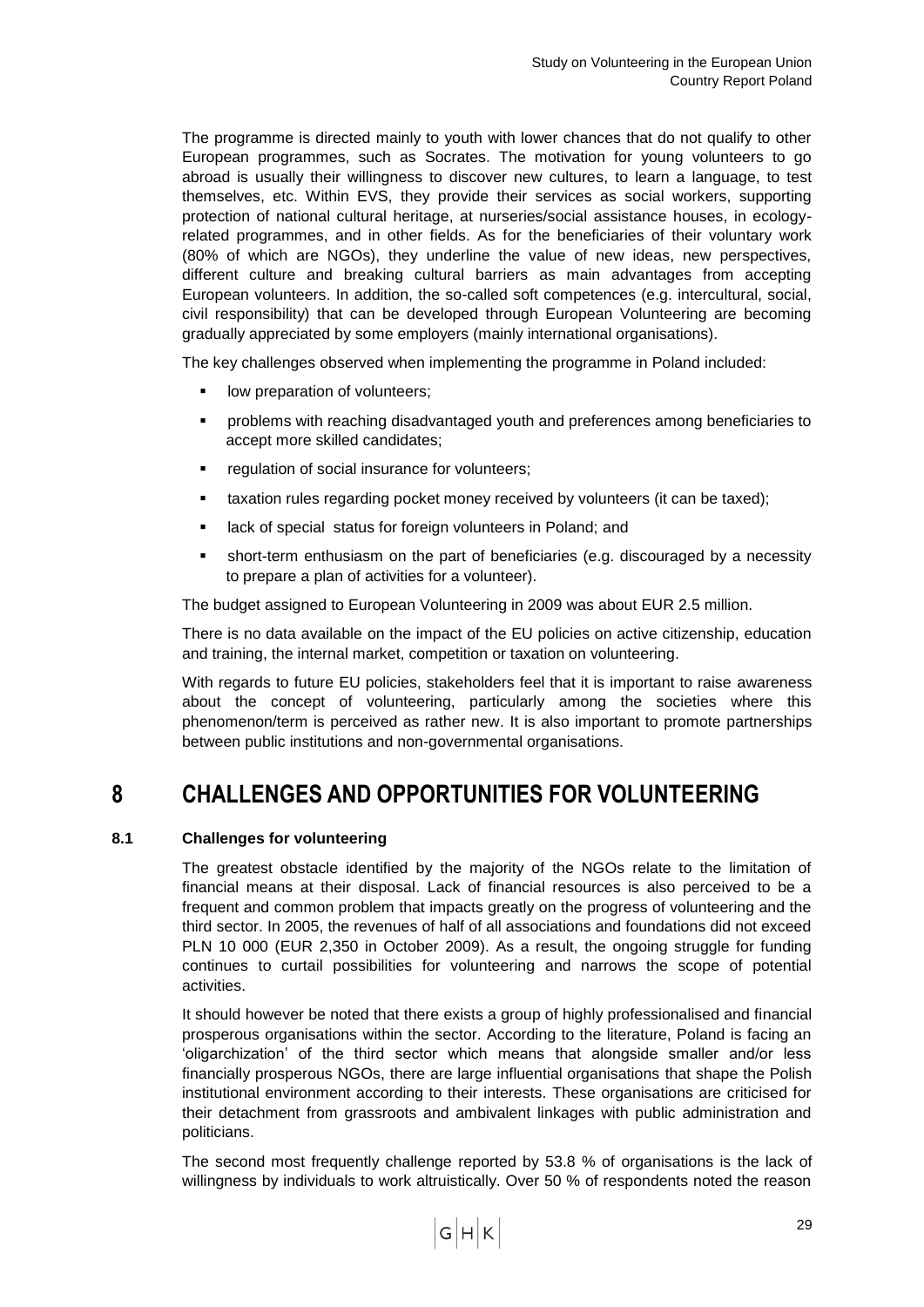for this social passiveness was to give priority to their own family. Approximately 40 % reported they have not been asked to volunteer.

Other problems encountered by NGOs according to the 2004 survey include<sup>54</sup>:

- overly bureaucratic public administration;
- overly complicated formalities related to benefiting from grants, sponsors and European funds;
- unclear rules of cooperation between the organisations and public administration;
- lack of access to reliable information important for the organisations;
- imperfection or lack of rules regulating the work of the organisations;
- difficulty in keeping good staff and volunteers;
- unfavourable image and lack of trust in NGOs in public opinion and amongst the  $\bullet$ mass media;
- high taxes;
- lack of cooperation or conflicts among the non-governmental organisations;
- excessive control by public administration; and
- abandoning the mission, for which the organisation had been created.  $\bullet$

Future activities in Poland could benefit from:

- Research on the economic value of volunteering to reflect the financial contribution made by volunteers to the national account;
- Tax relief for media who advertise services provided by voluntary organisations;
- Recognising volunteering as job seniority;
- Promotion of volunteering by creation of places/centres which facilitate interaction between volunteers and organisations that need for volunteer;
- Establishing a catalogue of tax relieves for companies and individual persons that support volunteering.

### <span id="page-31-0"></span>**8.2 Opportunities for volunteering**

The main opportunities for volunteering in Poland relate to the popularity of volunteering amongst young people. Other opportunities and prospects for volunteering include:

- Growing interest in volunteering among local self-governments;
- Creating forms of support for volunteering in local government structures  $\bullet$ (appointing people responsible for volunteering, funding, promotion);
- Opening up cooperation between volunteers, agencies and local authorities to  $\bullet$ develop links with hospitals and social assistance centres for example;
- Including volunteering in the school and extracurricular education;  $\bullet$
- Volunteering as part of the organisation of sports and cultural events: EURO 2012, Special Olympics);

<sup>54</sup> <sup>54</sup> Klon/Jawor Association (2004) NGOs in Poland - basic facts. Available from Internet: www.ngo.pl/files/01english.ngo.pl/public/ Basic\_ facts\_2004.pdf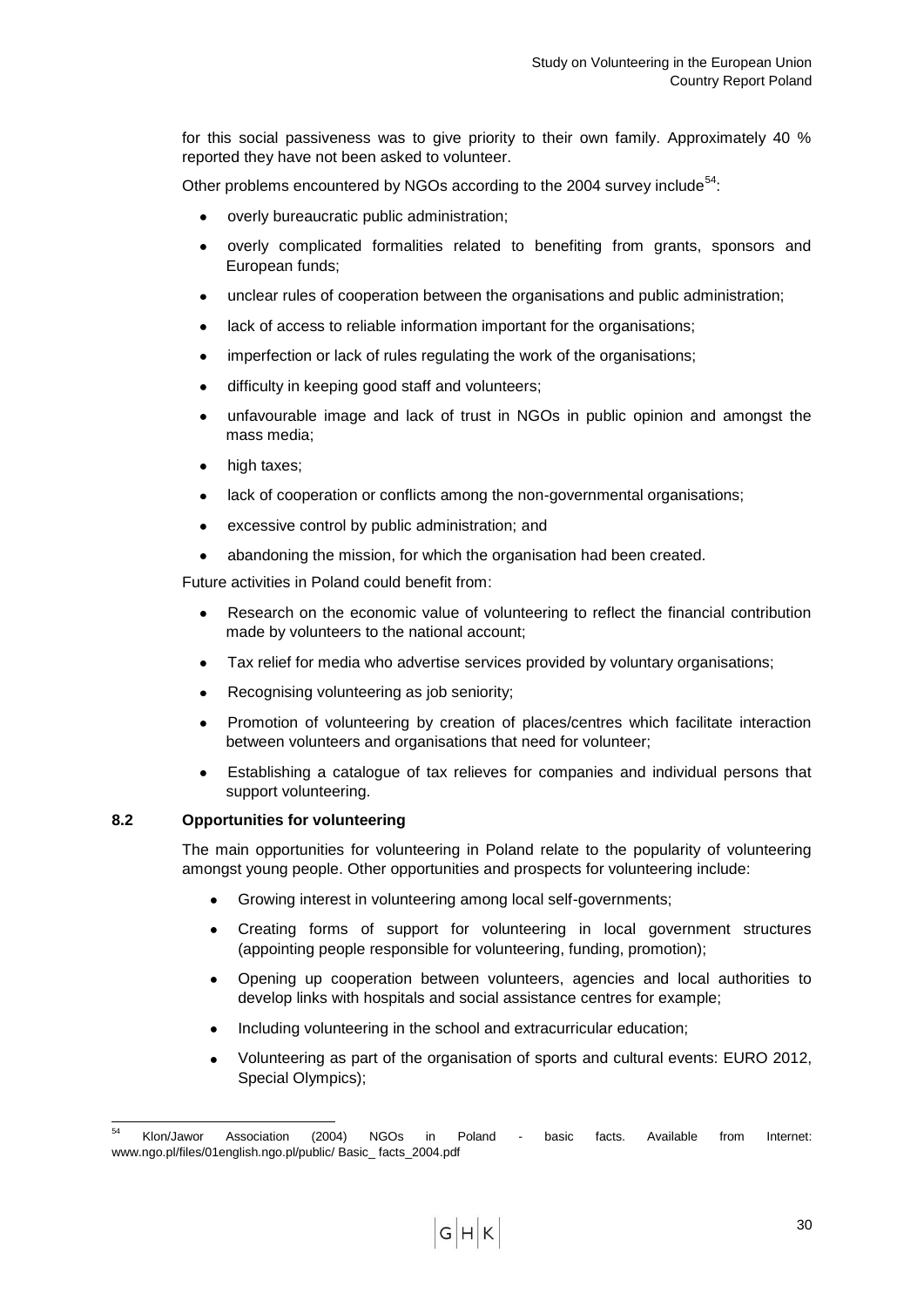- Developing of corporate volunteering; and  $\bullet$
- Popularity of European Voluntary Service. $\bullet$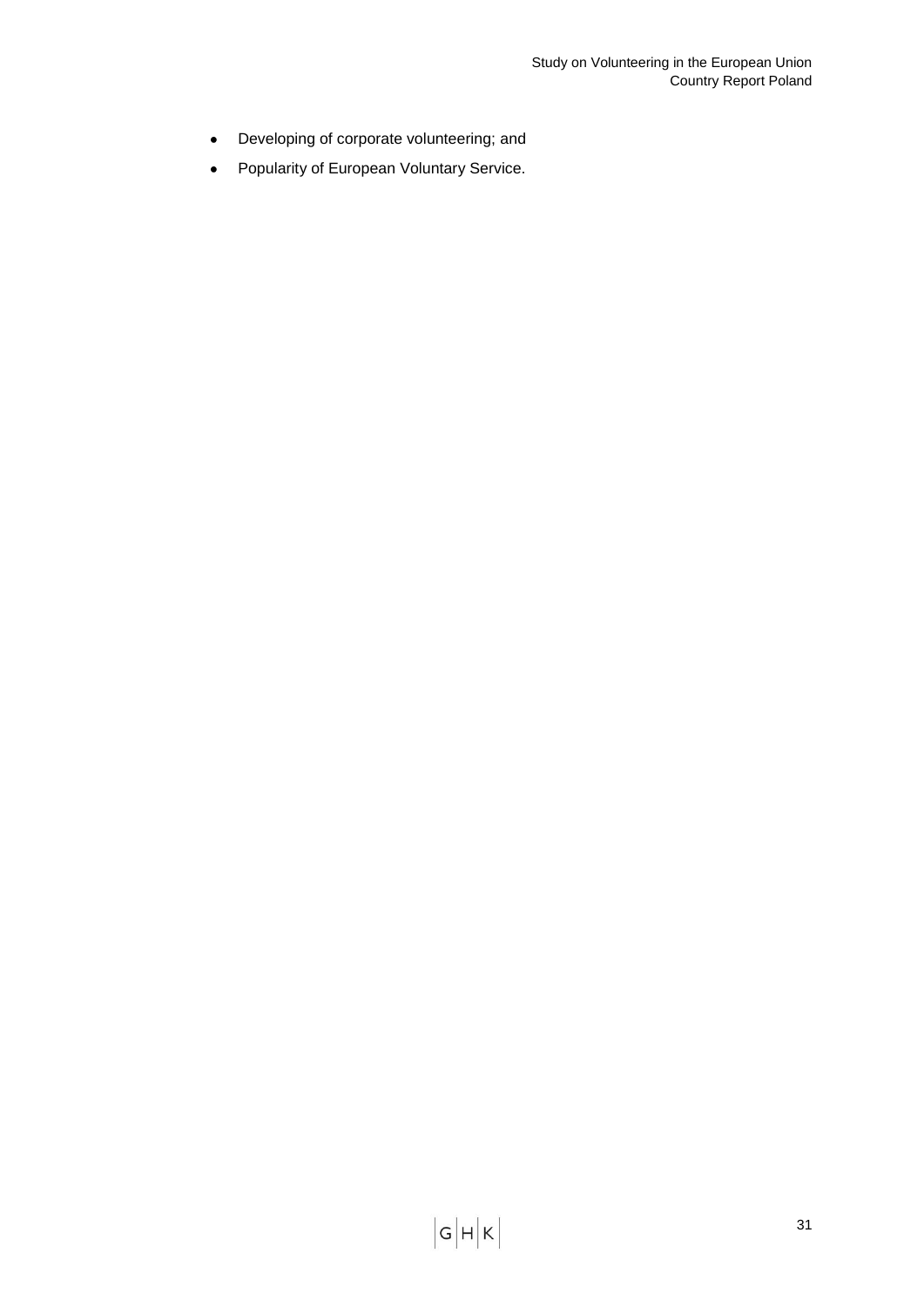## <span id="page-33-0"></span>**SOURCES**

## **Interviews**

- Department of Public Benefit, Director
- National Statistics Office (GUS), Coordinator
- Regionalnego Centrum Wolontariatu w Gdańsku, Vicepresident
- Klon/Jawor Association, two experts on volunteering in Poland
- Volunteer Centre, President

## **Literature**

- Act of Law on common health care insurance in the National Health Fund,  $23^{rd}$  January 2003.
- Act of Law on Public Benefit Activity and Volunteerism, 23<sup>rd</sup> April 2003. Department of Public Benefit. Available from Internet:<http://www.pozytek.gov.pl/Law,534.html>
- Act of Law on social assistance, 12th March 2004.
- Association of Voluntary Service Organisations AVSO and European Volunteer Centre CEV (2005) Country Report on Legal Status of Volunteers in Poland. CEV & AVSO Project: Legal Status of Volunteers, Brussels. Available from Internet: [http://www.cev.be/data/File/Poland\\_legalstatus.pdf](http://www.cev.be/data/File/Poland_legalstatus.pdf)
- Baczko, A., Ogrocka, A. (2008) Volunteering, Philanthropy and 1% research report 2007. Warsaw: Stowarzyszenie Klon/Jawor. Available from Internet: [http://www.portal.ngo.pl/files/civicpedia.pl/public/raporty/3w-wolont\\_filant\\_internet.pdf](http://www.portal.ngo.pl/files/civicpedia.pl/public/raporty/3w-wolont_filant_internet.pdf)
- Centro di Servizio per il Volontariato del Lazio (SPES) coordinated the research on volunteering in 10 European countries. In Poland, the support bodies interviewed included: four Volunteer Centres (in Gdańsk, Warsaw, Elbląg, and Dzierżoniów) and the RC Foundation.
- Civicpedia (2009) 2008 Volunteer crisis is still going. Available from Internet: <http://civicpedia.ngo.pl/x/322225;jsessionid=F77C7100AA40A95249E018C2A0CFF732>
- Civicpedia (2008) Types and numbers of organisations. Available from Internet: <http://civicpedia.ngo.pl/x/328111>
- Comparative Nonprofit Sector Project. 2004. The Johns Hopkins University. Baltimore, Maryland. Last updated 10 Mar 2005. Available from Internet: <http://www.jhu.edu/cnp/research.html>
- Department of Public Benefit (2003) Journal of Laws No. 96, item. 873 Available from Internet:<http://pozytek.gov.pl/Slowo,wstepne,541.html>
- Department of Public Benefit (2008) National Court Register. Available from Internet: [http://www.pozytek.gov.pl/Badania,i,analizy,-](http://www.pozytek.gov.pl/Badania,i,analizy,-,aktualnosci,1058.html?PHPSESSID=de0e9971292fe638da2045c54e540320) [,aktualnosci,1058.html?PHPSESSID=de0e9971292fe638da2045c54e540320](http://www.pozytek.gov.pl/Badania,i,analizy,-,aktualnosci,1058.html?PHPSESSID=de0e9971292fe638da2045c54e540320)
- Dziennik Ustaw N° 88 (1995) Act on Public Statistics. 29<sup>th</sup> July 1995.
- Frieske, K. W. (2006) Economic meaning of volunteering. In Economic side of philanthropy, Expertise for the Ministry of Labour and Social Policy. Warsaw: Institute of Labour and Social Affairs.